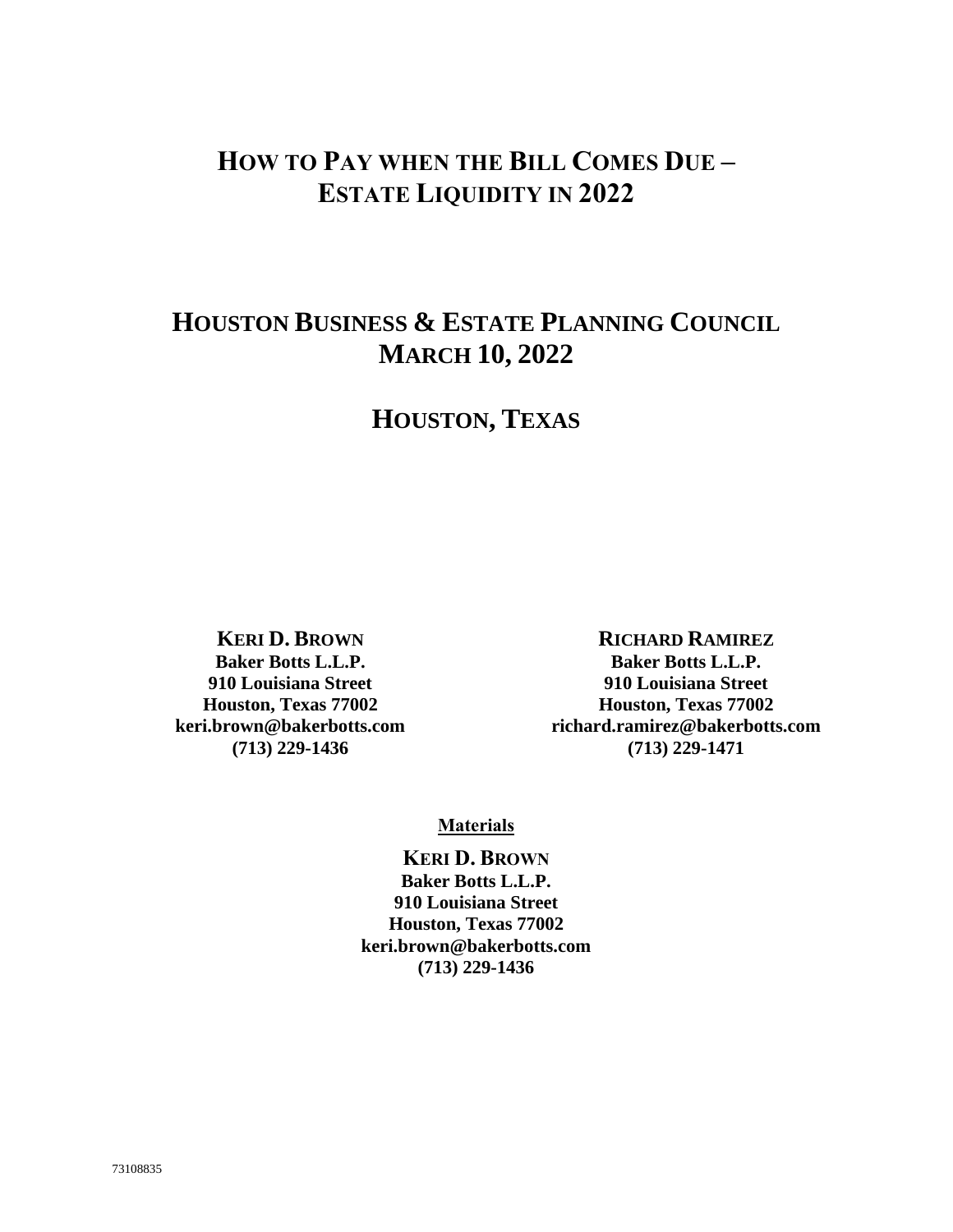**KERI D. BROWN** Baker Botts L.L.P. Houston, Texas keri.brown@bakerbotts.com

\_\_\_\_\_\_\_\_\_\_\_\_\_\_\_\_\_\_\_\_\_\_\_\_\_\_\_\_\_\_\_



Keri Brown serves as a trusted advisor to some of the nation's most prominent individuals on complex federal estate, gift and income tax litigation and controversy matters, including disputes and litigation with the Department of Justice and the Internal Revenue Service. She counsels high net worth individuals and families in a variety of courts, including in the United States Tax Court, United States District Courts and United States Courts of Appeals. She also represents taxpayers in federal tax audits and administrative appeals and represents fiduciaries and beneficiaries of trusts and estates in state courts with respect to administration and fiduciary duty issues. Published cases in which Keri served as one of the taxpayer's counsel include *Estate of Murphy*, *Steinberg*, *Estate of Petter*, *Hendrix*, and *Estate of Christiansen*.

Keri is Chambers-ranked in Private Wealth Law – Texas, an ACTEC Fellow, and is board certified in Estate Planning and Probate Law by the Texas Board of Legal Specialization. She is chair of the ABA's Income and Transfer Tax Planning Group. She was recognized as a "Woman Who Means Business" in 2021 and a "40 Under 40" in 2018 by the *Houston Business Journal* for her significant business accomplishments, as well as her commitment to community service, received a resolution in her honor from the State Bar of Texas in 2020, and was named the State Bar of Texas's Pro Bono Coordinator of the Year in 2018.

> **RICHARD RAMIREZ** Baker Botts L.L.P. Houston, Texas richard.ramirez@bakerbotts.com \_\_\_\_\_\_\_\_\_\_\_\_\_\_\_\_\_\_\_\_\_\_\_\_\_\_\_\_\_\_\_



Richard Ramirez handles all aspects of estate planning and estate administration for high net worth individuals, representation of fiduciaries and beneficiaries in estate and trust administration, and representation of charities. He primarily focuses on preparation of wills and trusts, lifetime transfers of assets, and restructuring family owned businesses. His practice emphasizes the implementation of advanced asset transfer strategies that preserve estates by minimizing federal gift and estate taxes, as well as strategies to transition ownership of family businesses and legacy properties from one generation to the next.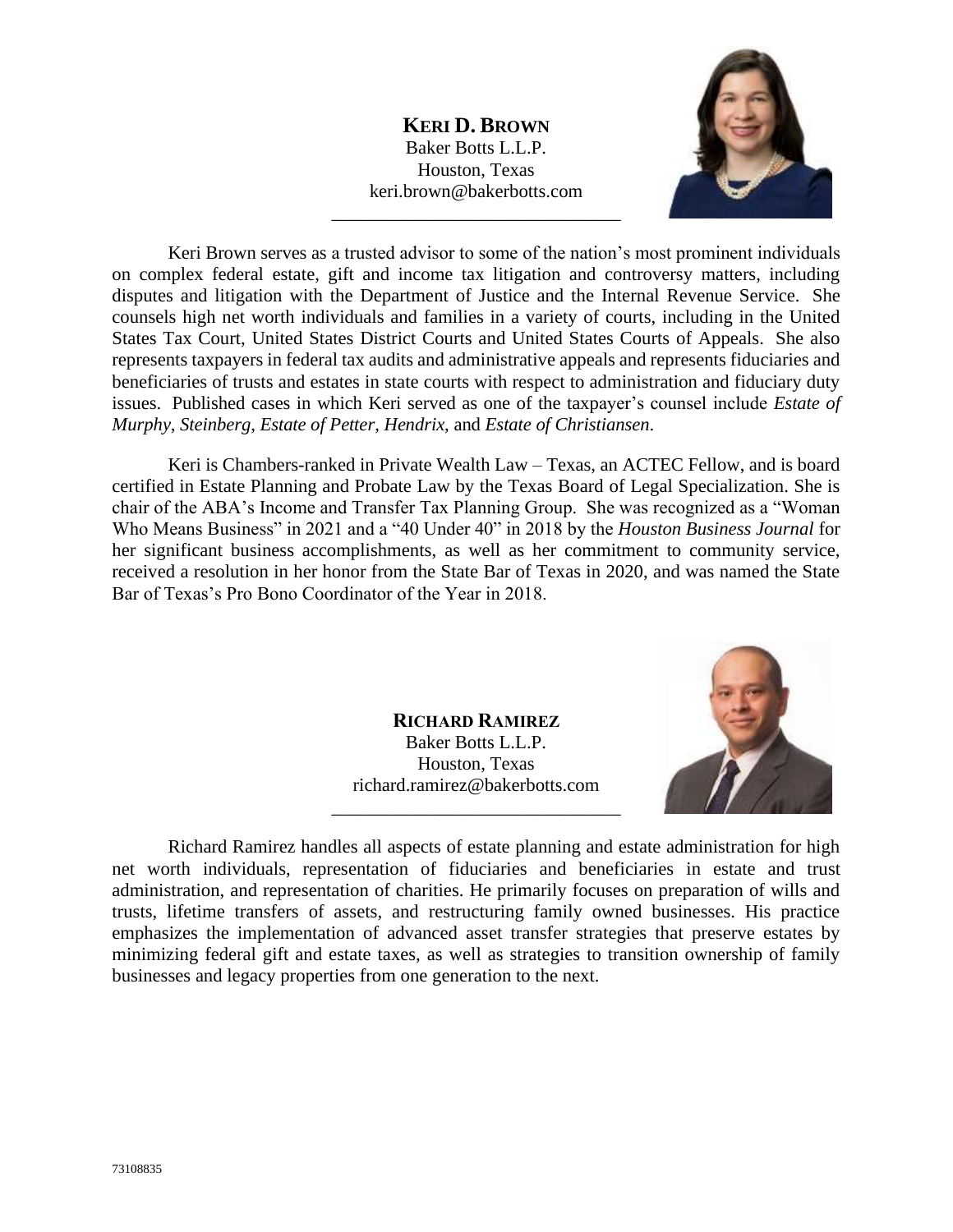# **Table of Contents**

| I.          |                 |                                                                                     |  |
|-------------|-----------------|-------------------------------------------------------------------------------------|--|
| II.         |                 |                                                                                     |  |
|             | A <sub>1</sub>  |                                                                                     |  |
|             | <b>B.</b>       |                                                                                     |  |
| III.        |                 |                                                                                     |  |
|             | A <sub>1</sub>  |                                                                                     |  |
|             | <b>B.</b>       |                                                                                     |  |
|             | $\mathcal{C}$ . | "[T] he executor may elect to pay part or all of the [estate] tax in 2 or more (but |  |
| IV.         |                 |                                                                                     |  |
|             | A <sub>1</sub>  |                                                                                     |  |
|             | <b>B.</b>       |                                                                                     |  |
|             | $C_{\cdot}$     |                                                                                     |  |
| $V_{\cdot}$ |                 |                                                                                     |  |
| VI.         |                 |                                                                                     |  |
|             | A.              |                                                                                     |  |
|             | <b>B.</b>       |                                                                                     |  |
|             | $\mathbf{C}$ .  | What if the election doesn't work? Make a protective election under § 6161 when     |  |
| VII.        |                 |                                                                                     |  |
|             | A <sub>1</sub>  |                                                                                     |  |
|             | <b>B.</b>       |                                                                                     |  |
|             | $C_{\cdot}$     |                                                                                     |  |
|             | D.              |                                                                                     |  |
|             |                 |                                                                                     |  |
|             |                 |                                                                                     |  |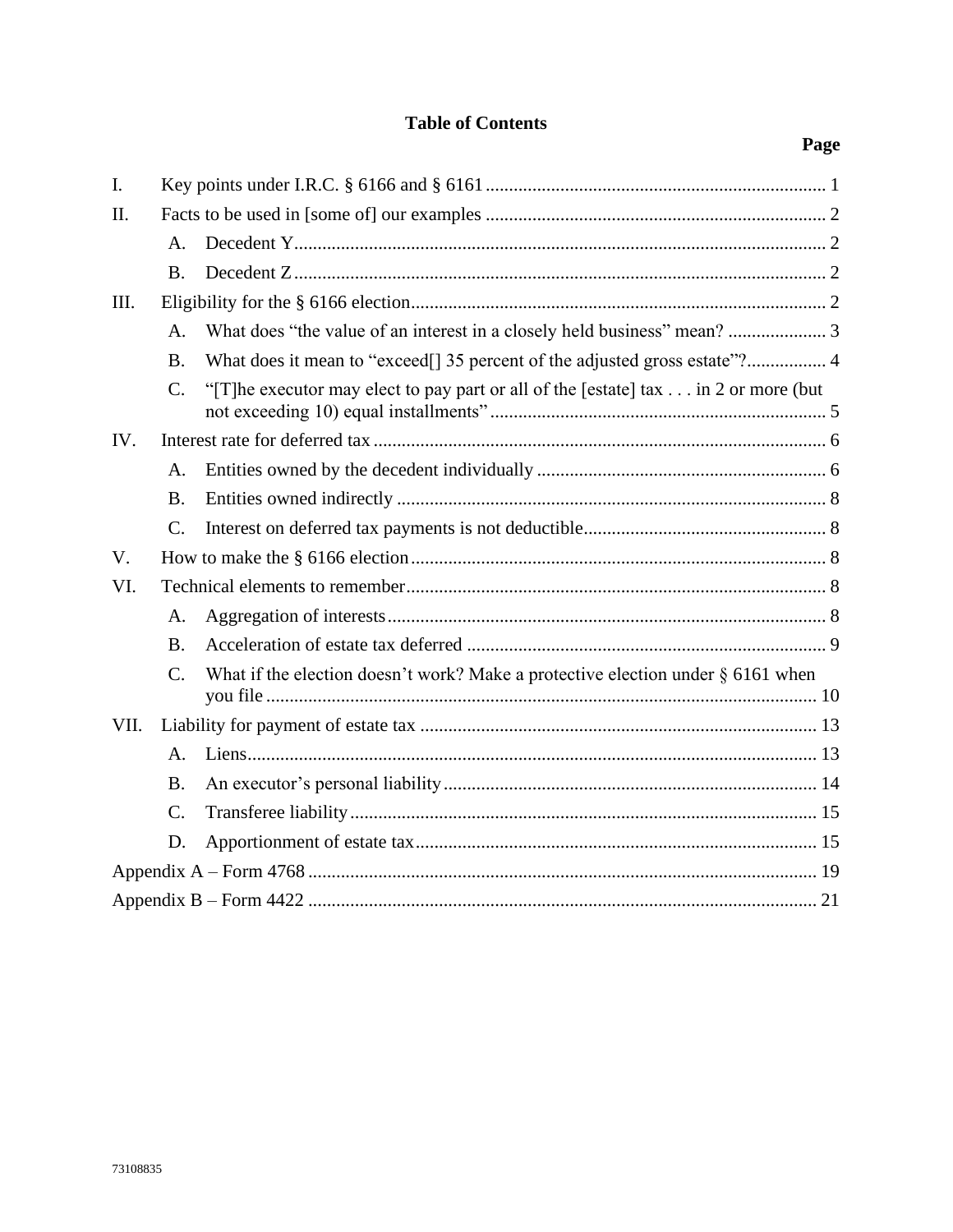#### *Your client has been named the executor of an estate with a large amount of estate tax due, but little liquidity in the estate. What are your client's payment options? What is your client's potential liability?*

# <span id="page-3-0"></span>**I. Key points under I.R.C. § 6166 and § 6161**

- Family entities that carry on a trade or business may be eligible for the § 6166 election. This includes entities in which the decedent individually owns an interest, as well as entities in which the decedent owns an interest through a holding company.
- To obtain the § 6166 election, the aggregate value of the decedent's interests in the entities that are eligible for the election must exceed 35% of the value of the decedent's adjusted gross estate.
- The estate tax attributable to the value of a decedent's interests in the family entities can be deferred in 2 or more (but not more than 10) equal annual installments. Installment payments of estate tax attributable to the interests held by the decedent *individually* must begin no later than five years after the estate tax is due; while installment payments of estate tax attributable to the interests owned in a *holding company* must begin when the estate tax return is due.
- The interest rate on the deferred estate tax for the interests held by the decedent individually is 2% on the first \$1.64 million of the decedent's taxable estate (in 2022),<sup>1</sup> and 45% of the estate tax underpayment rate (currently  $3\%$ ,<sup>2</sup> resulting in an interest rate of 1.35%) for the remaining value. The interest rate on the deferred estate tax for the interests held through a holding company is 45% of the estate tax underpayment rate.
- If an estate's interest in the entities at issue is sold while a § 6166 election is pending, the estate will lose the § 6166 election and the remaining estate tax must be paid upon notice and demand by the Internal Revenue Service.
- The estate should make a protective election under § 6161 in the event the § 6166 election is denied by the Service. This election would allow the estate to extend the time for payment of the estate tax "for a reasonable period not in excess of 10 years" upon a showing of reasonable cause.
- Section 6161(a) permits an executor to apply for an extension of time in which to pay the estate tax due. The extension is granted for up to twelve months, and an executor can apply annually for an additional extension of time, up to a total of ten years. The executor must reapply for the § 6161 extension annually.

 $1$  Rev. Proc. 2021-45.

<sup>2</sup> For January through March 2022.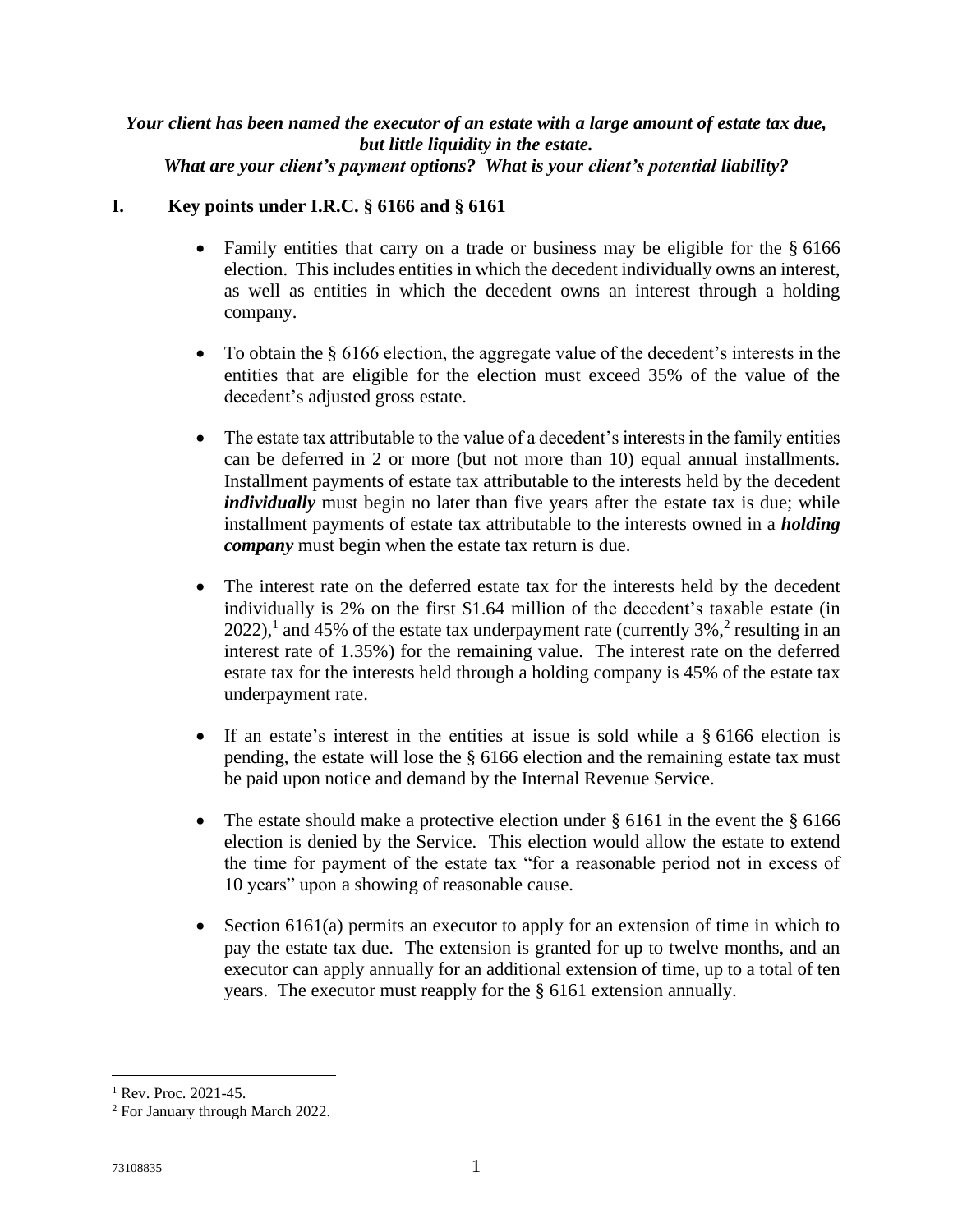# <span id="page-4-1"></span><span id="page-4-0"></span>**II. Facts to be used in [some of] our examples**

### **A. Decedent Y**

Decedent Y died on January 31, 2022. At his death, Decedent Y individually owned the following interests in various family entities:

- 50% limited partner interest in Family Partnership
- 99% member interest in HoldCo

In turn, HoldCo owns the following interests in manufacturing entities ("Manufacturing Entities"):

- 99% limited partner interest in Manufacturing Partnership
- 50% member interest in Management Company, LLC

Decedent Y's interest in Family Partnership is valued at \$24,000,000 and his interest in HoldCo is valued at \$96,000,000 (with \$70,000,000 attributable to HoldCo's ownership of Manufacturing Partnership and the remaining \$26,000,000 attributable to its ownership of Management Company, LLC).

#### **B. Decedent Z**

<span id="page-4-2"></span>Decedent Z died on June 2, 2022. At her death, Decedent Z individually owned a 5% interest in Corporation.

A trust includible in Decedent Y's estate under § 2036 owned a 40% interest in Corporation.

Decedent Z's interest held in Corporation directly and that interest held in the trust but includible in her estate have been valued at \$50,000,000. The remaining assets in her gross estate are valued at \$10,000,000.

#### <span id="page-4-3"></span>**III. Eligibility for the § 6166 election**

Section 6166(a) permits an executor to elect to pay estate tax in installments over time, rather than in one lump sum, subject to certain qualifications. *See* § 6166(a)(1). Section 6166(a) provides:

> (1) IN GENERAL.—If the value of an interest in a closely held business, which is included in determining the gross estate of a decedent who was (at the date of his death) a citizen or resident of the United States exceeds 35 percent of the adjusted gross estate, the executor may elect to pay part or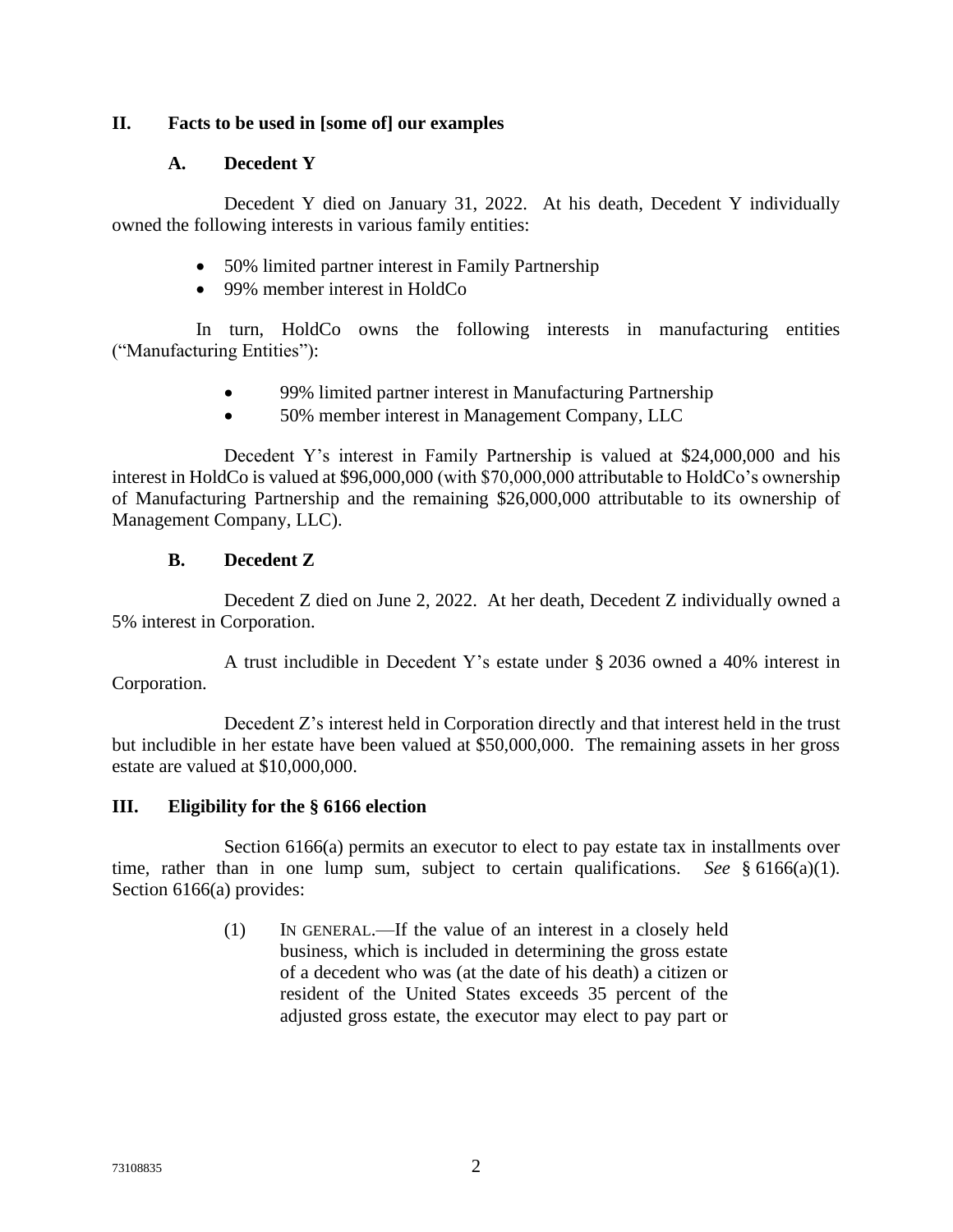all of the tax imposed by section 2001 in 2 or more (but not exceeding 10) equal installments.

- (2) LIMITATION.—The maximum amount of tax which may be paid in installments under this subsection shall be an amount which bears the same ratio to the tax imposed by section 2001 (reduced by the credits against such tax) as—
	- (A) the closely held business amount, bears to
	- (B) the amount of the adjusted gross estate.
- (3) DATE FOR PAYMENT OF INSTALLMENTS.—If an election is made under paragraph (1), the first installment shall be paid on or before the date selected by the executor which is not more than 5 years after the date prescribed by section  $6151(a)$  for payment of the tax, and each succeeding installment shall be paid on or before the date which is 1 year after the date prescribed by this paragraph for payment of the preceding installment.

<span id="page-5-0"></span>I.R.C. § 6166(a).

#### **A. What does "the value of an interest in a closely held business" mean?**

An interest in a closely held business is defined as follows:

- (1) INTEREST IN CLOSELY HELD BUSINESS.—For purposes of this section, the term "interest in a closely held business" means—
	- (A) an interest as a proprietor in a trade or business carried on as a proprietorship;
	- (B) an interest as a partner in a partnership carrying on a trade or business, if—
		- (i) 20 percent or more of the total capital interest in such partnership is included in determining the gross estate of the decedent, or
		- (ii) the partnership had 45 or fewer partners; or
	- (C) stock in a corporation carrying on a trade or business if—
		- (i) 20 percent or more in value of the voting stock of such corporation is included in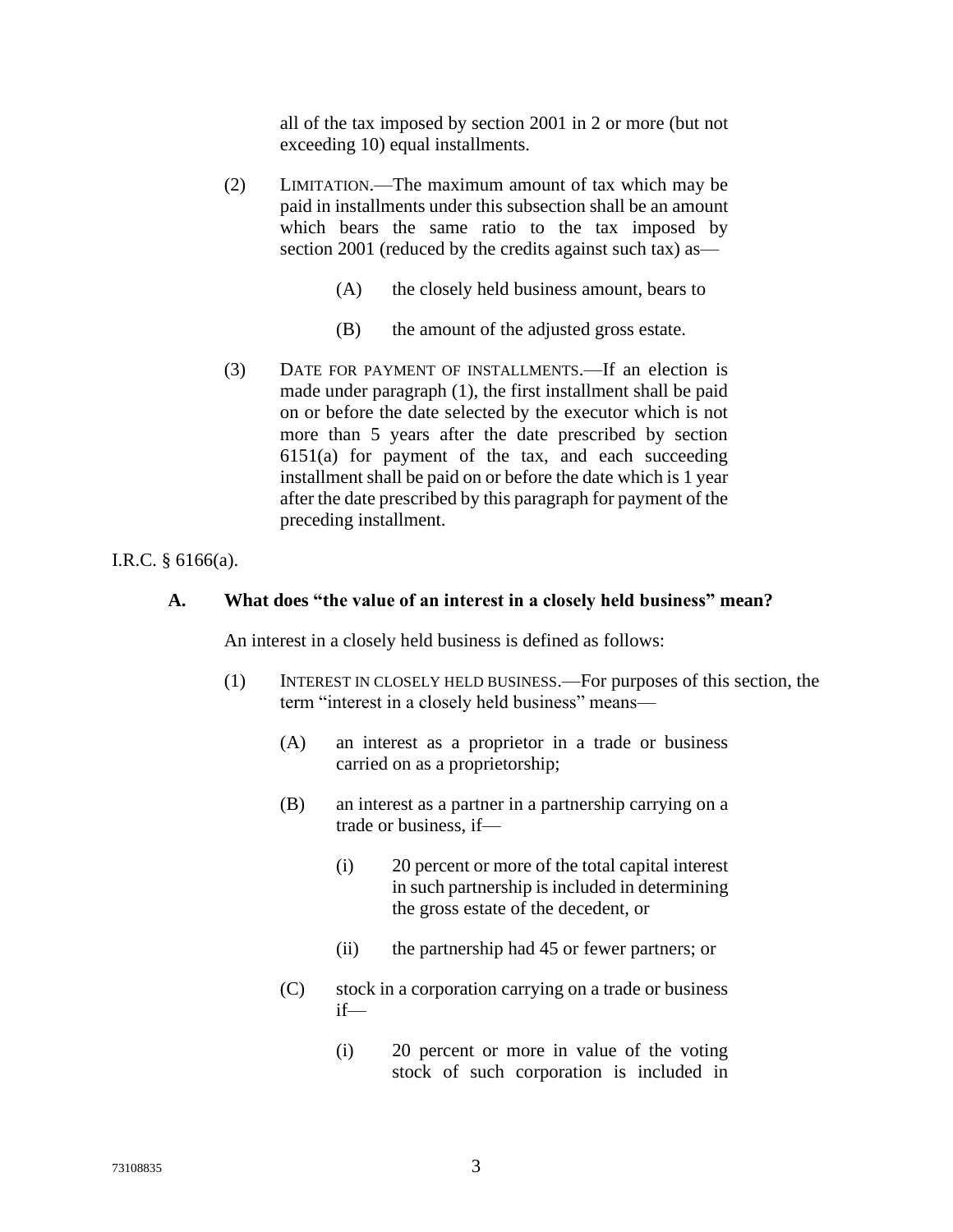determining the gross estate of the decedent; or

(ii) such corporation had 45 or fewer shareholders.

<span id="page-6-0"></span>I.R.C. § 6166(b)(1). Estate tax cannot be deferred for passive assets. I.R.C. § 6166(b)(9).

# **B. What does it mean to "exceed[] 35 percent of the adjusted gross estate"?**

For an estate to be eligible for the § 6166 election, the value of the interests in the entities that qualify for § 6166 consideration (owned both through the decedent individually and indirectly through holding companies) must exceed 35% of the decedent's adjusted gross estate.

#### *Example 1:*

Decedent Y's estate includes interests held both directly and indirectly in certain entities qualifying for § 6166 consideration (referred to below as the "**Family Y Entities**"). If the value of the assets included in the adjusted gross estate of Decedent Y that are not Family Y Entities have a value of \$40 million, then Decedent Y's interests in Family Y Entities must be valued at a minimum of \$21.5 million (rounded), as follows:

> *Minimum total value of adjusted gross estate:*  $$40,000,000 \div 65\% = $61,538,462$

*Value that Decedent Y's interest in the Family Y Entities must meet or exceed:*  $$61,538,462 - $40,000,000 = $21,538,462$ 

The above example will be referred to as the "\$61 Million Estate."

*Example 2:* 

If we assume that Decedent Y's interests in the Family Y Entities is valued at \$120 million, then the percentage qualifying for § 6166 is 75% (well in excess of the 35% requirement), as follows:

> *Value of adjusted gross estate:*  $$120,000,000 + $40,000,000 = $160,000,000$ *Percent of adjusted gross estate attributed to value of Family Y Entities:*  $$120,000,000 \div $160,000,000 = 75\%$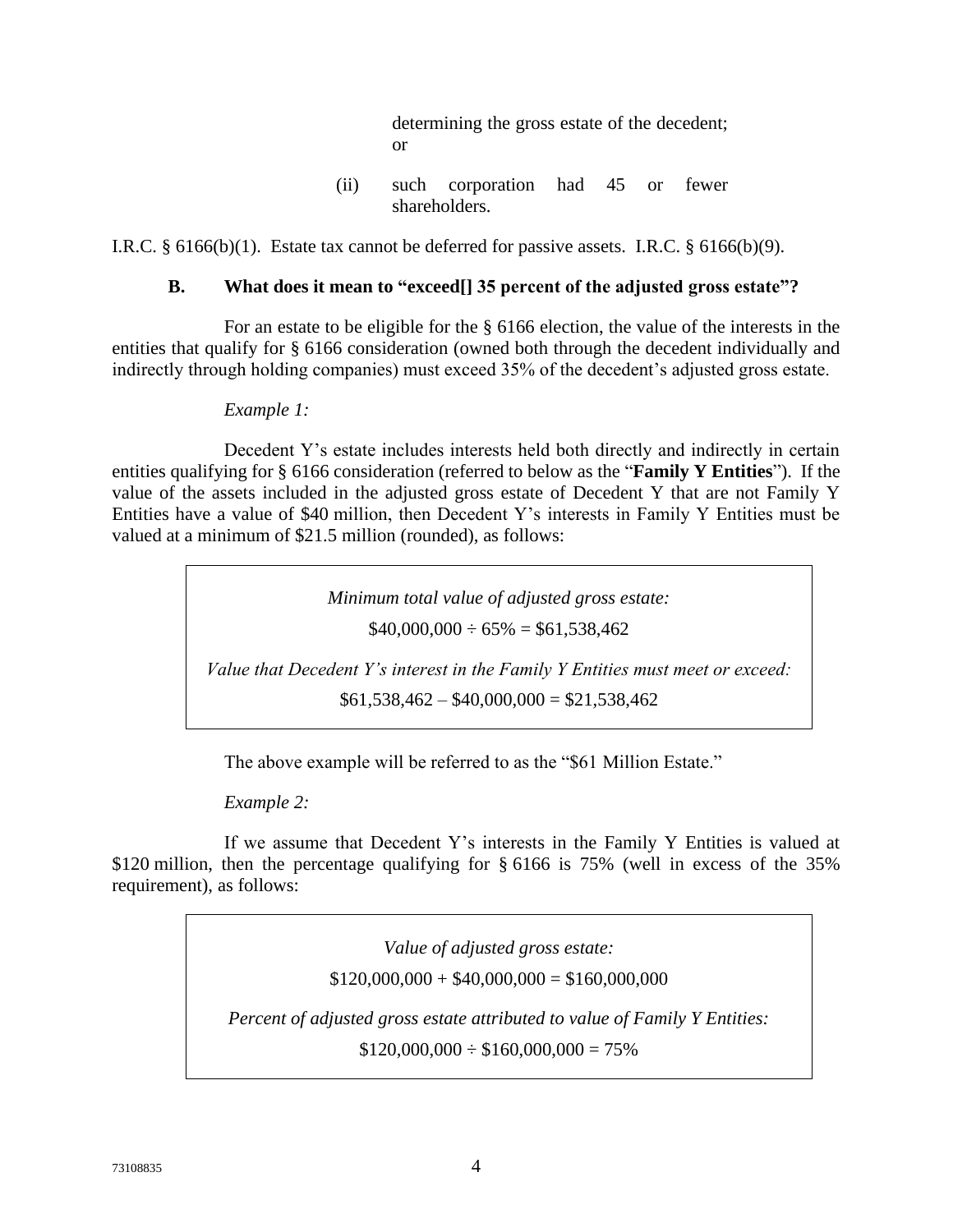The above example will be referred to as the "\$160 Million Estate."

# <span id="page-7-0"></span>**C. "[T]he executor may elect to pay part or all of the [estate] tax . . . in 2 or more (but not exceeding 10) equal installments"**

This portion of the statute has two key exceptions.

# **1. Percentage deferred**

First, the only part of the estate tax that can be deferred is the percentage that relates to the value of the closely held businesses. I.R.C. § 6166(a)(2). Thus, for the \$61 Million Estate example above,  $35\%$  of the tax due in the example (or  $$8,540,000$ <sup>3</sup> could be deferred. For the \$160 Million Estate example above, 75% of the tax due in the example (or \$48,000,000)<sup>4</sup> could be deferred.

# **2. Deferral time**

For those entities held by a decedent personally and eligible for the § 6166 election, the executor of the decedent's estate may defer the start of principal payments for five years, then make principal and interest payments in up to ten equal annual installments. This gives the estate fourteen years in which to pay the estate tax related to the decedent's direct ownership of entities that are eligible for the § 6166 election. However, interest on the amount deferred must be paid annually, even while the estate is in the five-year deferral of principal payments. I.R.C. § 6166(f).

However, that deferral time is not permitted for interests in entities eligible for the § 6166 election that are not held by a decedent personally (*i.e.*, interests held indirectly through a holding company).

# *Example:*

Decedent Y owned some of his interests in Family Y Entities indirectly through HoldCo. For those interests held though HoldCo, the Service would not permit the initial five-year deferral of principal payments. Instead, the first installment of estate tax attributable to the value of HoldCo must be made on the date the estate tax return is due, with up to nine equal annual installments following. I.R.C. § 6166(b)(8)(A)(ii).

Because Decedent Y died on January 31, 2022, the estate tax return is due on October 31, 2022. Applying the above rules, the first principal payment on the portion of the estate tax that is attributed to Decedent Y's *direct* ownership would be October 31, 2027, and ending on October 31, 2036. However, the first principal payment on the portion of the estate tax that is attributed to Decedent Y via his ownership of HoldCo is due on October 31, 2022, and ending on October 9, 2031.

<sup>&</sup>lt;sup>3</sup> An estate of \$61 million (without consideration of allowable deduction) results in tax of \$24,400,000 (at a 40% rate). Thirty-five percent of that amount is \$8,540,000.

<sup>&</sup>lt;sup>4</sup> An estate of \$160 million (without consideration of allowable deduction) results in tax of \$64,000,000. 75% of that amount is \$48,000,000.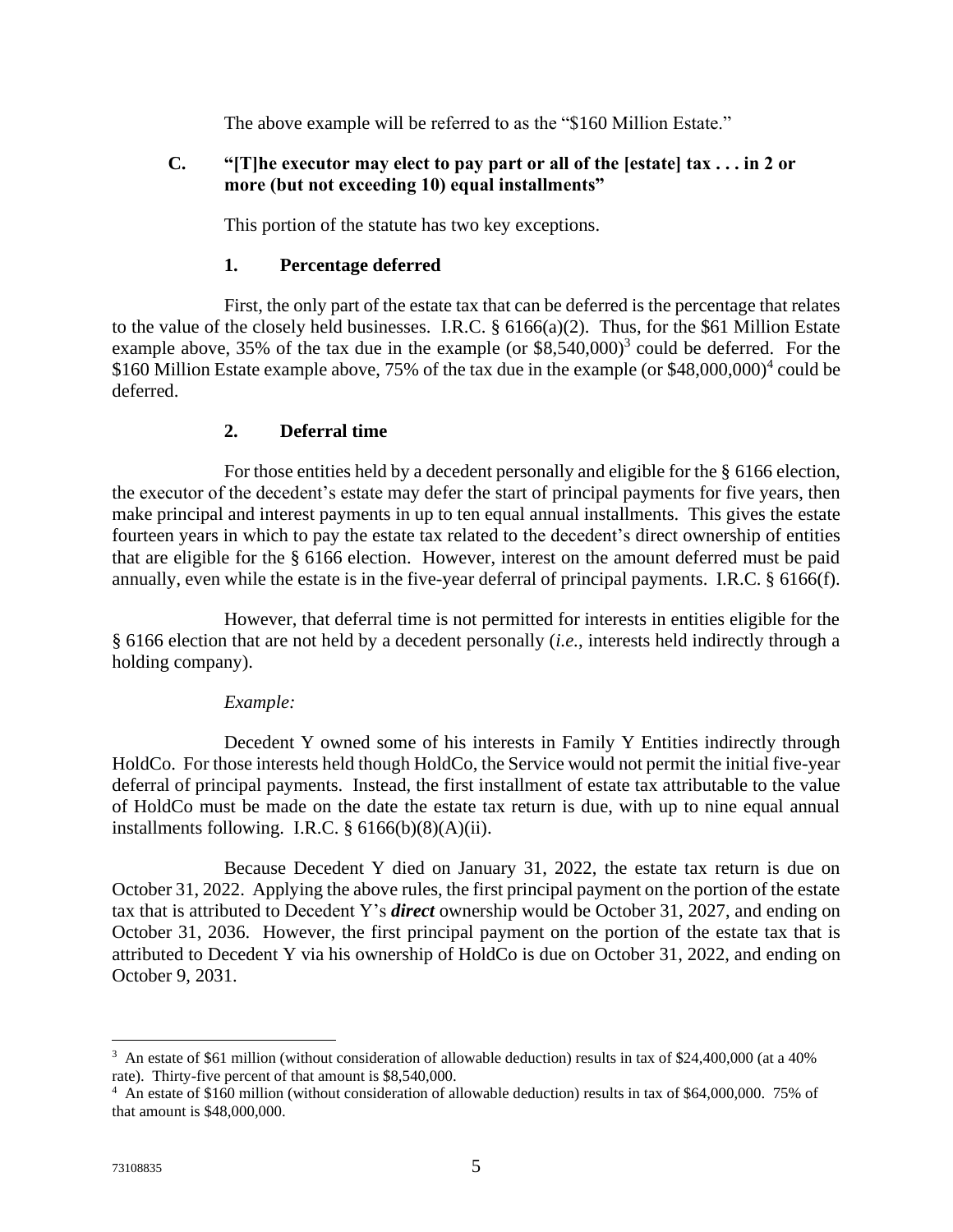Assuming that (1) 80% of the value of Decedent Y's interest in the Family Y Entities is held through HoldCo, (2) the remaining 20% is held by Decedent Y individually, and (3) the total estate tax attributable to the Family Y Entities is \$48,000,000 (40% of \$120,000,00), the following principal payments would be due.

| <b>Date</b>               | <b>Principal (Tax) Due</b> | <b>Explanation</b>                 |  |  |
|---------------------------|----------------------------|------------------------------------|--|--|
| 10/31/2022                | \$960,000                  | HoldCo only                        |  |  |
| 10/31/2023<br>\$960,000   |                            | HoldCo only                        |  |  |
| 10/31/2024                | \$960,000                  | HoldCo only                        |  |  |
| 10/31/2025                | \$960,000                  | HoldCo only                        |  |  |
| 10/31/2026                | \$960,000                  | HoldCo only                        |  |  |
| 10/31/2027                | \$4,800,000                | HoldCo and Decedent Y individually |  |  |
| 10/31/2028<br>\$4,800,000 |                            | HoldCo and Decedent Y individually |  |  |
| 10/31/2029<br>\$4,800,000 |                            | HoldCo and Decedent Y individually |  |  |
| 10/31/2030                | \$4,800,000                | HoldCo and Decedent Y individually |  |  |
| 10/31/2031                | \$4,800,000                | HoldCo and Decedent Y individually |  |  |
| 10/31/2032<br>\$3,840,000 |                            | Decedent Y individually            |  |  |
| 10/31/2033                | \$3,840,000                | Decedent Y individually            |  |  |
| 10/31/2034                | \$3,840,000                | Decedent Y individually            |  |  |
| 10/31/2035                | \$3,840,000                | Decedent Y individually            |  |  |
| 10/31/2036                | \$3,840,000                | Decedent Y individually            |  |  |
|                           | \$48,000,000               | <b>Total tax paid</b>              |  |  |

#### <span id="page-8-1"></span><span id="page-8-0"></span>**IV. Interest rate for deferred tax**

#### **A. Entities owned by the decedent individually**

Section 6601(j) provides, in relevant part:

- (j) 2-PERCENT RATE ON CERTAIN PORTION OF ESTATE TAX EXTENDED UNDER SECTION 6166.—
	- (1) IN GENERAL.—If the time for payment of an amount of tax imposed by chapter 11 is extended as provided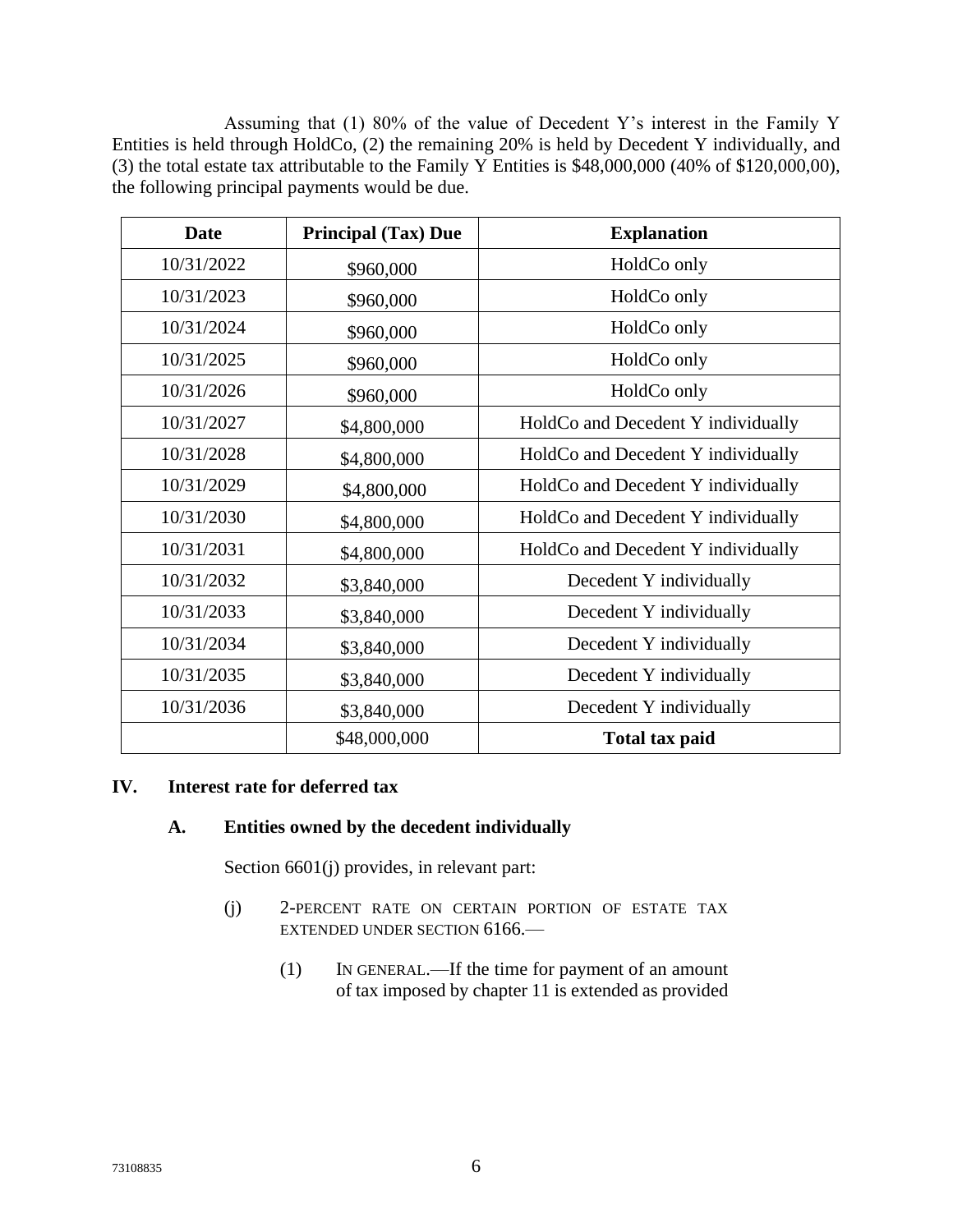in section 6166, then in lieu of the annual rate provided by subsection (a)—

- (A) interest on the 2-percent portion of such amount shall be paid at the rate of 2 percent, and
- (B) interest on so much of such amount as exceeds the 2-percent portion shall be paid at a rate equal to 45 percent of the annual rate provided by subsection (a).

For purposes of this subsection, the amount of any deficiency which is prorated to installments payable under section 6166 shall be treated as an amount of tax payable in installments under such section.

- (2) 2-PERCENT PORTION.—For purposes of this subsection, the term "2-percent portion" means the lesser of—
	- (A) (i) the amount of the tentative tax which would be determined under the rate schedule set forth in section 2001(c) if the amount with respect to which such tentative tax is to be computed were the sum of \$1,000,000 [adjusted for inflation] and the applicable exclusion amount in effect under section 2010(c), reduced by

(ii) the applicable credit amount in effect under section 2010(c), or

(B) the amount of the tax imposed by chapter 11 which is extended as provided in section 6166.

Under § 6601(j), if a decedent's estate makes a § 6166 election for the entities held by the decedent individually, the estate would pay an interest rate on the deferred tax equal to 2% on the first \$1.64 million of the taxable estate (after applying any available unified credit), and 45% of the applicable underpayment rate on the remainder of the value. The underpayment rate for the first quarter of 2022 is 3%; assuming this rate is also in effect at the time the estate tax return was due, the estate would pay 1.35% interest on the excess value. As recently as 2007, the interest rate for underpayments was 8%, which would translate to an interest rate of 3.6% under § 6166, which is still a favorable interest rate.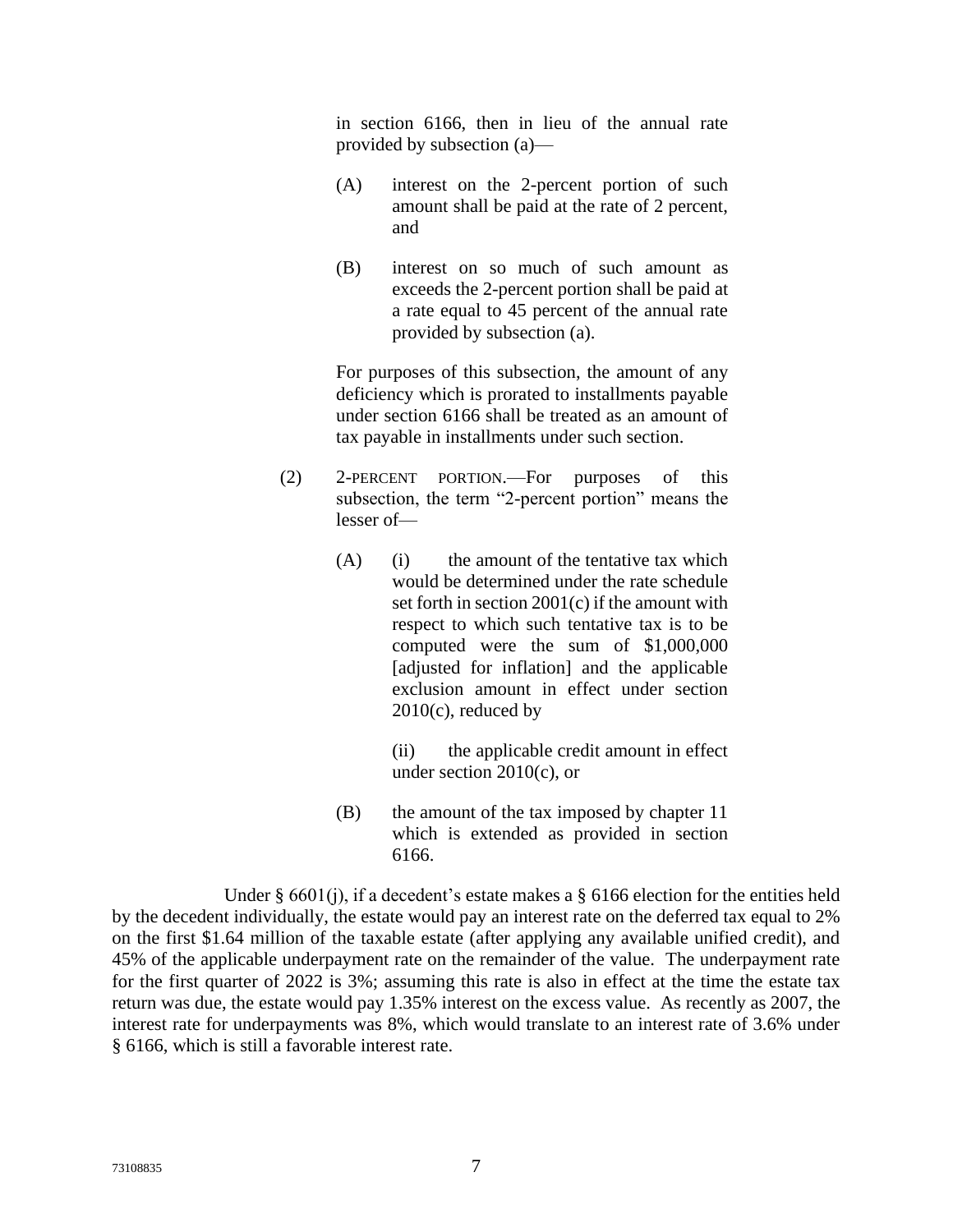# **B. Entities owned indirectly**

<span id="page-10-0"></span>The entities held indirectly through holding companies also receive a favorable interest rate, but the 2% interest rate does not apply to the value of assets held through a holding company. I.R.C. § 6166(b)(8)(A)(iii). Instead, the interest rate for the full amount of the tax owed in this scenario is 45% of the applicable underpayment rate, or 1.35% under the current 3% interest rate.

# **C. Interest on deferred tax payments is not deductible**

<span id="page-10-1"></span>Because of the reduced interest rate applying to the deferred tax payments, the interest that is incurred on such tax payments is not deductible. I.R.C.  $\S 2053(c)(1)(D)$ .

#### <span id="page-10-2"></span>**V. How to make the § 6166 election**

The § 6166 election is made at the time the estate tax return is filed. The notice of election must contain the following information:

- (1) The decedent's name and taxpayer identification number as they appear on the estate tax return;
- (2) The amount of tax which is to be paid in installments;
- (3) The date selected for payment of the first installment;
- (4) The number of annual installments, including the first installment, in which the tax is to be paid;
- (5) The properties shown on the estate tax return which constitute the closely held business interest (identified by schedule and item number); and
- (6) The facts which form the basis for the executor's conclusion that the estate qualifies for payment of the estate tax in installments.

Treas. Reg. § 20.6166-1(b).

#### <span id="page-10-4"></span><span id="page-10-3"></span>**VI. Technical elements to remember**

#### **A. Aggregation of interests**

It is not explicitly stated in the Code that the value of interests held directly by a decedent can be aggregated with the value of interests held indirectly by a decedent via a holding company to satisfy the "35% of the adjusted gross estate" requirement. However, it appears that this would be the case.

#### *Example:*

Decedent Y owned 20% or more of the total value of each of Family Partnership and HoldCo, and, as a result, the individual interests are treated as being an interest in a single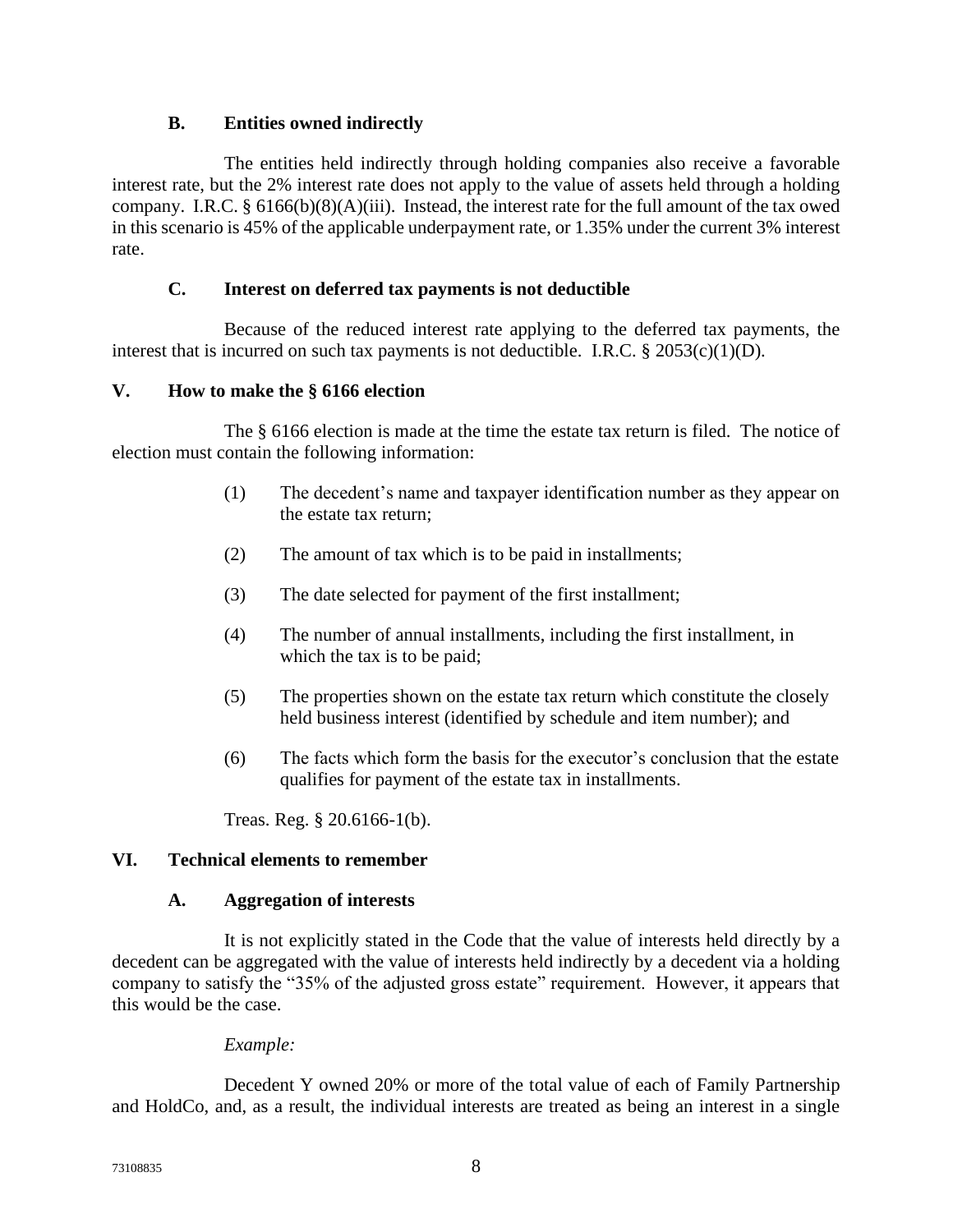closely held business. *See* I.R.C. § 6166(c).Thus, the entities in which Decedent Y owned interests individually can be aggregated for purposes of satisfying the 35% test. *See id*.

With respect to HoldCo, § 6166(b)(8) allows Decedent Y's ownership of HoldCo to be treated as stock in a business company. A business company is defined as "any corporation carrying on a trade or business." I.R.C. § 6166(b)(8)(D)(ii). An "interest in a closely held business" is defined as "stock in a corporation carrying on a trade or business if . . . 20 percent or more in value of the voting stock of such corporation is included in determining the gross estate of the decedent." I.R.C.§ 6166(b)(1)(C). HoldCo owns more than a 20% interest in each of the Manufacturing Entities. As discussed above, § 6166(c) provides that an estate can aggregate interests in two or more closely held businesses. Because HoldCo is deemed to be a closely-held business, it would appear that HoldCo can be aggregated with Decedent Y's interests held individually for purposes of the 35% test.

Even if the two types of interests can be aggregated, it appears that there would be two separate elections made: one for Decedent Y's direct ownership (privy to the 5-year deferral of principal) and one for Decedent Y's ownership through HoldCo (on which the estate would have to begin paying principal immediately).

However, if the overwhelming value of the Manufacturing Entities included in the estate is held through HoldCo, even making an election only with respect to the HoldCo interests would result in a substantial deferral of estate tax.

# <span id="page-11-0"></span>**B. Acceleration of estate tax deferred**

Section  $6166(g)(1)(A)$  provides:

- (1) DISPOSITION OF INTEREST; WITHDRAWAL OF FUNDS FROM BUSINESS.
	- $(A)$  If—
		- (i) (I) any portion of an interest in a closely held business which qualifies under subsection  $(a)(1)$  is distributed, sold exchanged, or otherwise disposed of, or
		- (II) money and other property attributable to such an interest is withdrawn from such trade or business, and
		- (ii) the aggregate of such distributions, sales, exchanges, or other dispositions and withdrawals equals or exceeds 50 percent of the value of such interest,

then the extension of time for payment of tax provided in subsection (a) shall cease to apply, and the unpaid portion of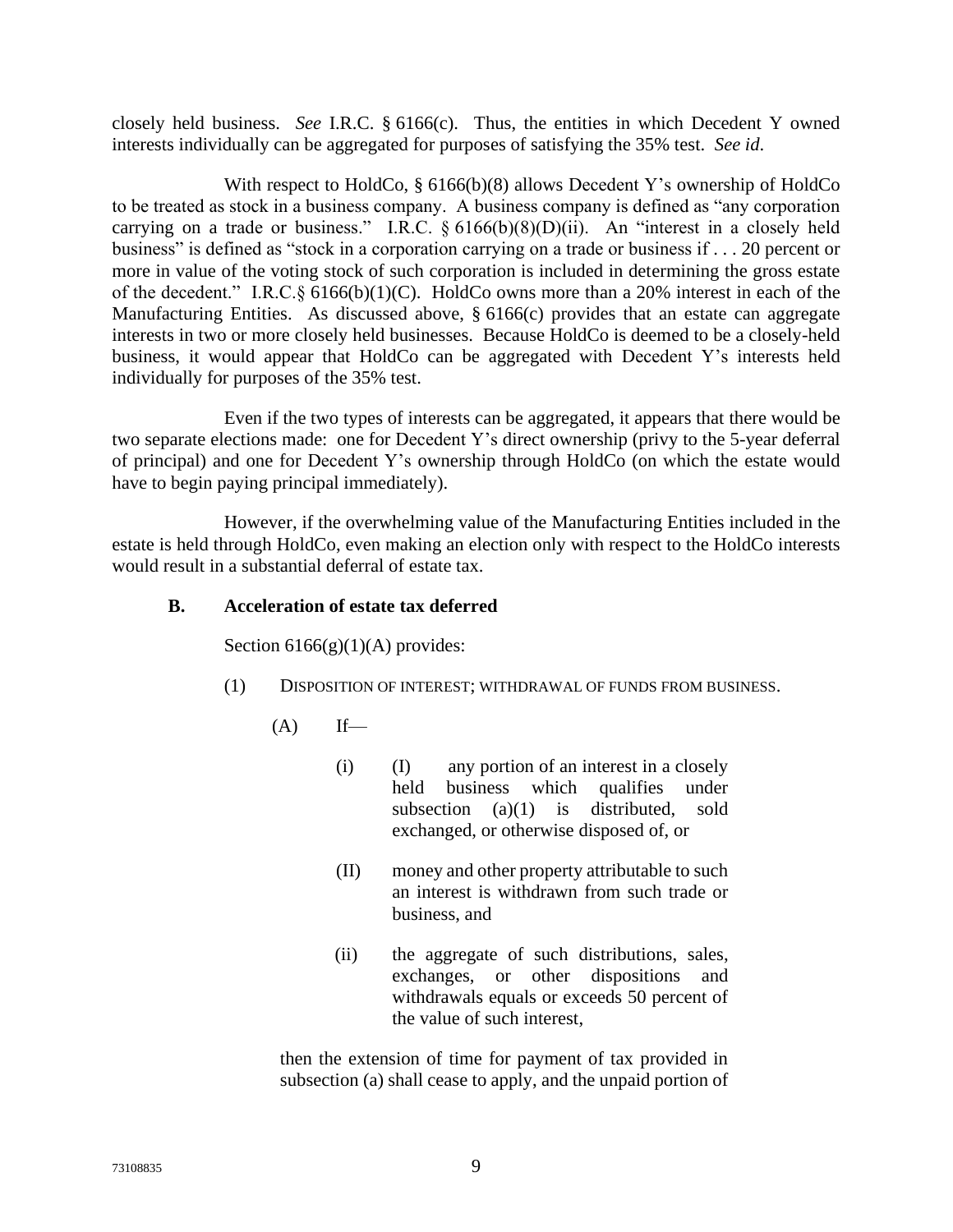the tax payable in installments shall be paid upon notice and demand from the Secretary.

I.R.C.  $\S$  6166(g)(1)(A).

#### *Example*:

If the executor of the estate of Decedent Y sells the estate's interest in HoldCo, the estate will lose its § 6166 election and will be responsible for payment of the remaining estate tax due upon the Service's notice and demand. *See also* I.R.C. § 6166(g)(1)(E) (providing that disposition of an interest in a holding company or withdrawal of money or other property from such holding company is treated as a disposition of, or withdrawal with respect to, stock qualifying under § 6166(a)(1)); I.R.C. § 6166(g)(1)(F) (providing for similar treatment with respect to a business company underlying a holding company).

### <span id="page-12-0"></span>**C. What if the election doesn't work? Make a protective election under § 6161 when you file**

The Service may determine that an estate's § 6166 election is invalid. To protect an estate's ability to pay the estate tax over time, the estate should include with the filing of the estate tax return a protective election under § 6161. Section 6161 allows an estate to extend the time for payment of estate tax. The Service may extend the time for payment of estate tax "for a reasonable period not in excess of 10 years" from the date the tax is due, upon a showing of reasonable cause. I.R.C.  $§ 6161(a)(2)$ .

Whether an executor would be successful in applying for an extension of time in which to pay the estate tax under § 6161 generally will depend on the amount of the estate's liquidity as compared to the estate tax burden.

#### **1. Qualifying under § 6161**

To qualify for an extension of time, the executor must show reasonable cause or undue hardship for not paying the full amount of estate tax when due. The Treasury Regulation provides four examples of reasonable cause:

> *Example (1).* An estate includes sufficient liquid assets to pay the estate tax when otherwise due. The liquid assets, however, are located in several jurisdictions and are not immediately subject to the control of the executor. Consequently, such assets cannot readily be marshaled by the executor, even with the exercise of due diligence.

> *Example (2).* An estate is comprised in substantial part of assets consisting of rights to receive payments in the future (*i.e.*, annuities, copyright royalties, contingent fees, or accounts receivable). These assets provide insufficient present cash with which to pay the estate tax when otherwise due and the estate cannot borrow against these assets except upon terms which would inflict loss upon the estate.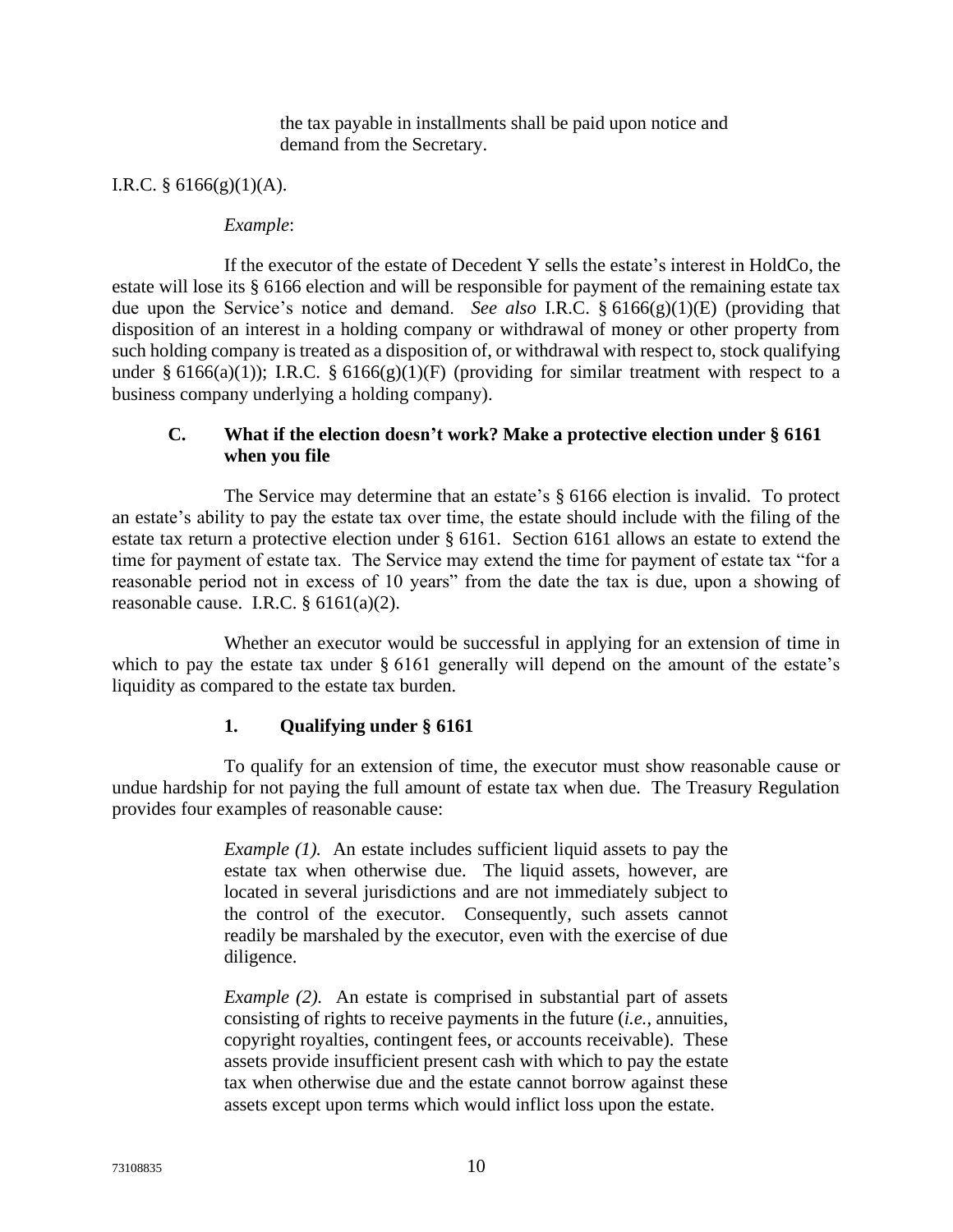*Example (3).* An estate includes a claim to substantial assets which cannot be collected without litigation. Consequently, the size of the gross estate is unascertainable as of the time the tax is otherwise due.

*Example (4).* An estate does not have sufficient funds (without borrowing at a rate of interest higher than that generally available) with which to pay the entire estate tax when otherwise due, to provide a reasonable allowance during the remaining period of administration of the estate for the decedent's widow and dependent children, and to satisfy claims against the estate that are due and payable. Furthermore, the executor has made a reasonable effort to convert assets in his possession (other than an interest in a closely held business to which section 6166 applies) into cash.

Treas. Reg. § 20.6161-1(a)(1).

The Treasury Regulations define "undue hardship" as follows:

The extension provided under this subparagraph on the basis of undue hardship to the estate will not be granted upon a general statement of hardship or merely upon a showing of reasonable cause. The term "undue hardship" means more than an inconvenience to the estate. A sale of property at a price equal to its current fair market value, where a market exists, is not ordinarily considered as resulting in an undue hardship to the estate.

Treas. Reg. § 20.6161-1(a)(2)(ii). At least one commentator has suggested that the undue hardship provision does not apply to the estate tax, but applies only to income or gift tax, because the test for undue hardship is more difficult to satisfy than the test for reasonable cause (in other words, if you have enough evidence to prove undue hardship, then you necessarily have enough evidence to show reasonable cause). *See* Marc S. Bekerman, "Estate Tax Payments and Liabilities: Sections 6161 and 6166," 832-2nd Tax Mgmt. (BNA) Estates, Gifts, and Trusts, at A-49 n.413.

# **2. Possible arguments for the § 6161 extension**

# **a. The executor doesn't control the assets**

If an executor owes substantial estate tax attributable to assets held in a trust (and, thus, not within executor's control) and does not have sufficient liquid funds to pay the estate tax when due, the executor could argue that this ground constitutes reasonable cause. Example 4 in Treas. Reg.  $\S 20.6161 - 1(a)(1)$  is most on-point in this regard.

It is likely that the Service would argue that because the estate's assets passing to the executor are within the executor's control, those assets should be converted into cash to the extent possible, and the funds received should be applied to the estate tax. However, the executor also should consider the amount of funds reasonably needed to administer the estate and pay any claims of the estate. Ultimately, the analysis turns on the estate's overall liquidity position relative to the amount of estate tax due.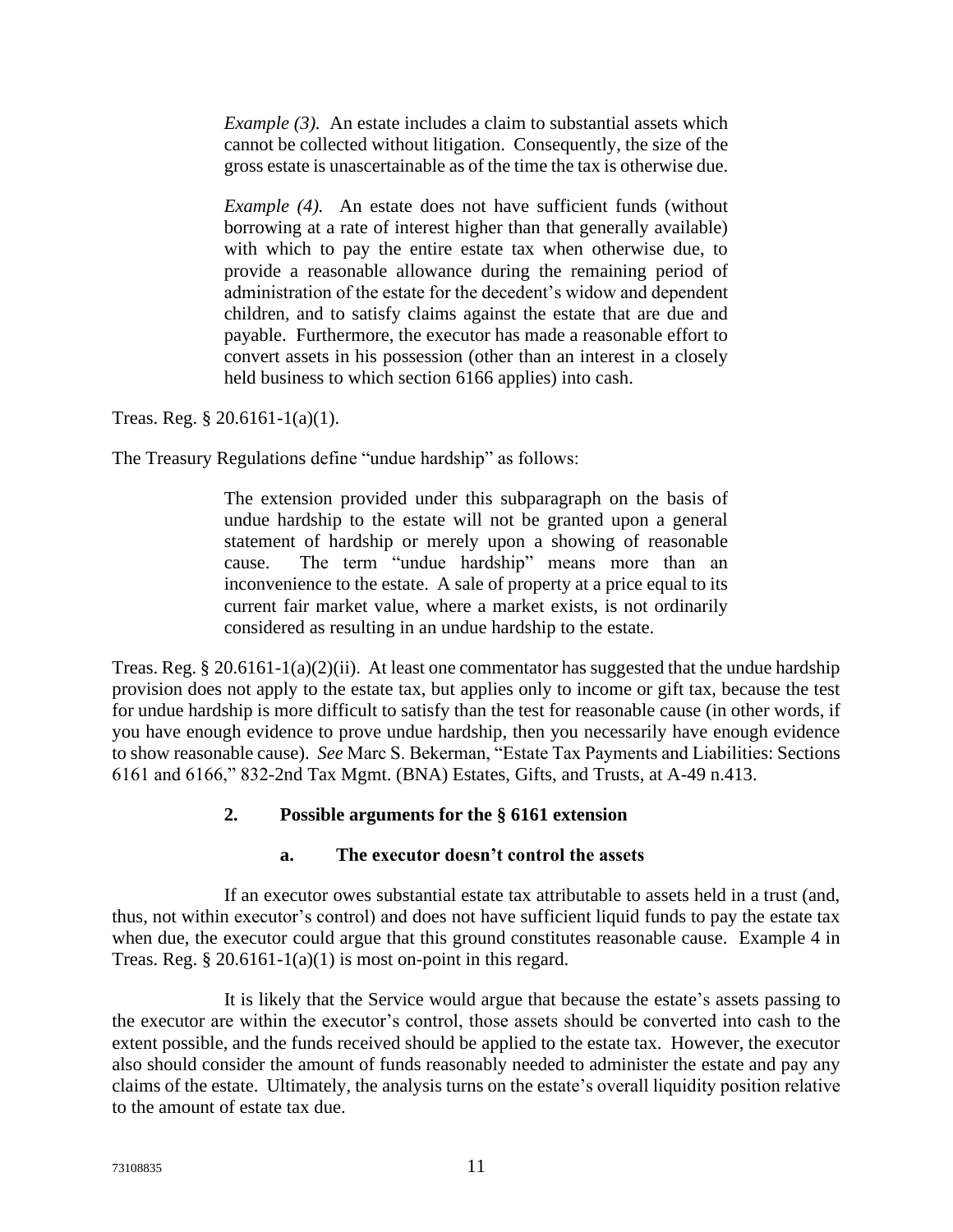# **b. But for a technical provision in the Code, the estate likely would qualify for a § 6166 election**

The examples of undue hardship in the Treasury Regulation provide support for a § 6161 extension based on a failure of § 6166 to apply:

> *Example (1).* A farm (or other closely held business) comprises a significant portion of an estate, but the percentage requirements of section 6166(a) (relating to an extension where the estate includes a closely held business) are not satisfied and, therefore, that section does not apply. Sufficient funds for the payment of the estate tax when otherwise due are not readily available. The farm (or closely held business) could be sold to unrelated persons at a price equal to its fair market value, but the executor seeks an extension of time to facilitate the raising of funds from other sources for the payment of the estate tax.

> *Example (2).* The assets in the gross estate which must be liquidated to pay the estate tax can only be sold at a sacrifice price or in a depressed market if the tax is to be paid when otherwise due.

Treas. Reg. § 20.6161-1(a)(2)(ii).

*Example:* 

Interests in a closely held corporation comprise most of the assets of Decedent Z's gross estate, but a subsidiary of that corporation is a publicly-traded holding company (as opposed to a not-readily tradable holding company, or a publicly-traded business company), so the estate appears not to qualify for a § 6166 election.

The executor also may have grounds for reasonable cause because of the estate's inability to qualify for a § 6166 election. If a technicality of § 6166 appears to disqualify the executor from making such an election despite the fact that all of the major requirements for § 6166 have been met, then, so long as the executor makes a reasonable effort to convert other assets in her possession into cash, she may have grounds for reasonable cause under § 6161.

# **3. Applying for the § 6161 extension**

The request for extension of time should be made on a Form 4768, filed on or before the due date of the estate tax return. The executor is required to pay the estate tax that can be paid at the time (keeping in mind that the executor should retain funds for payment of administration expenses and claims against the estate, if any). The request must include a statement of reasonable cause, and if undue hardship also is asserted, the request should include an explanation of the undue hardship. Treas. Reg. § 20.6161-1(b). If the executor argues undue hardship, she also should argue reasonable cause in the alternative. *Id.*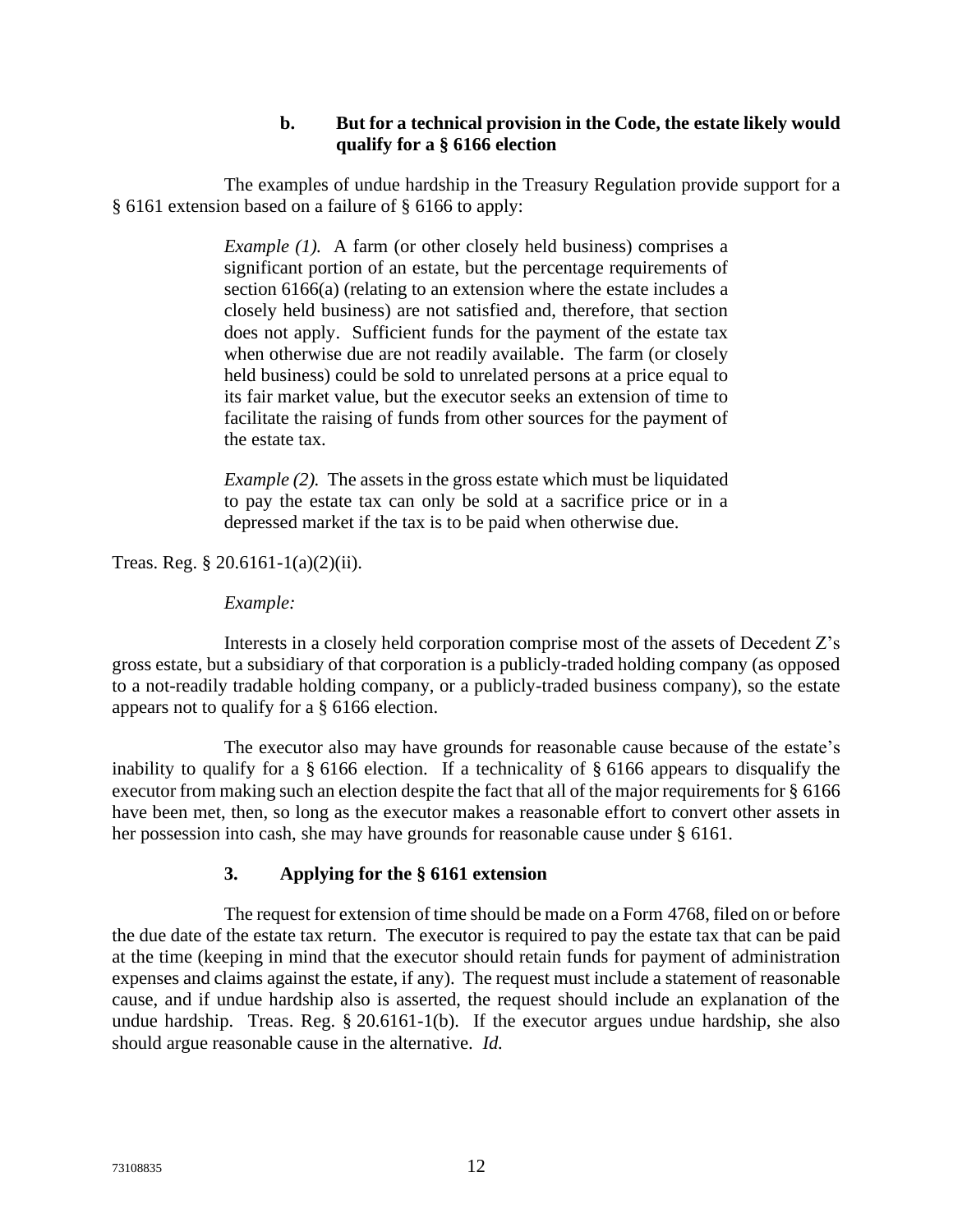Once the Service receives the application, the Service is supposed to examine the application and, if possible, grant, deny, or tentatively grant the application within 30 days.<sup>5</sup> *Id*. The Service has discretion on whether to grant the extension request. If denied, the executor can appeal the decision. *Id.*

# **4. A bond may be required**

After receiving a  $\S$  6161 request, the Service can accept the request and also can require that the executor post a bond for the amount of estate tax that is subject to the extension. Treas. Reg. § 20.6165-1(a). The amount of the bond cannot exceed double the amount of the tax payment that is deferred. *Id.*

To satisfy the bond requirement, the taxpayer must complete the appropriate form and provide satisfactory surety. Treas. Reg. § 301.7101-1(a). "Satisfactory surety" includes a bond "executed by a surety company holding a certificate of authority from the Secretary as an acceptable surety on Federal bonds; or . . . secured by bonds or notes of the United States."<sup>6</sup> I.R.C. § 301.7101-1(b)(1). The Service has the discretion to permit a bond to be executed with a corporate or individual surety under certain conditions. I.R.C. § 301.7101-1(b)(2).

### <span id="page-15-0"></span>**VII. Liability for payment of estate tax**

Section 2002 provides that the federal estate tax "shall be paid by the executor."<sup>7</sup> Thus, the executor has a duty to pay the total amount of federal estate tax due, regardless of whether the executor has possession of the entirety of the decedent's gross estate or merely a fraction of the gross estate. Under most circumstances, the executor pays the estate tax (either by paying the tax when due or through filing an appropriate request for an extension of time in which to pay the tax and making the required payments). If the executor fails to pay the estate tax, the Service has a variety of options available to collect the tax, including (i) liens, (ii) personal liability of the executor, or (iii) transferee liability.

#### **A. Liens**

<span id="page-15-1"></span>The Code imposes an automatic lien for estate tax under  $\S$  6324(a)(1) that continues for a period of ten years from the decedent's death, unless the estate tax is paid before then or becomes unenforceable by reason of lapse of time (the "special lien"). The special lien attaches to all property included in the gross estate, except any part of the gross estate that is used to pay allowable charges against the estate and administration expenses. The special lien attaches to such property regardless of whether such property comes into the executor's possession. Treas. Reg. § 301.6324-1(a)(1).

 $<sup>5</sup>$  In a recent matter, our taxpayer did not receive communications from the IRS regarding their § 6166 election for</sup> nine months. In fairness, we are still in a pandemic and the IRS is still very behind in processing mail.

<sup>&</sup>lt;sup>6</sup> A list of surety companies that are approved by the Treasury Department is available at

http://www.fms.treas.gov/c570/c570\_a-z.html.

<sup>&</sup>lt;sup>7</sup> The "executor" means the "executor or administrator of the decedent, or, if there is no executor or administrator appointed, qualified, and acting within the United States, then any person in actual or constructive possession of any property of the decedent." I.R.C. § 2203.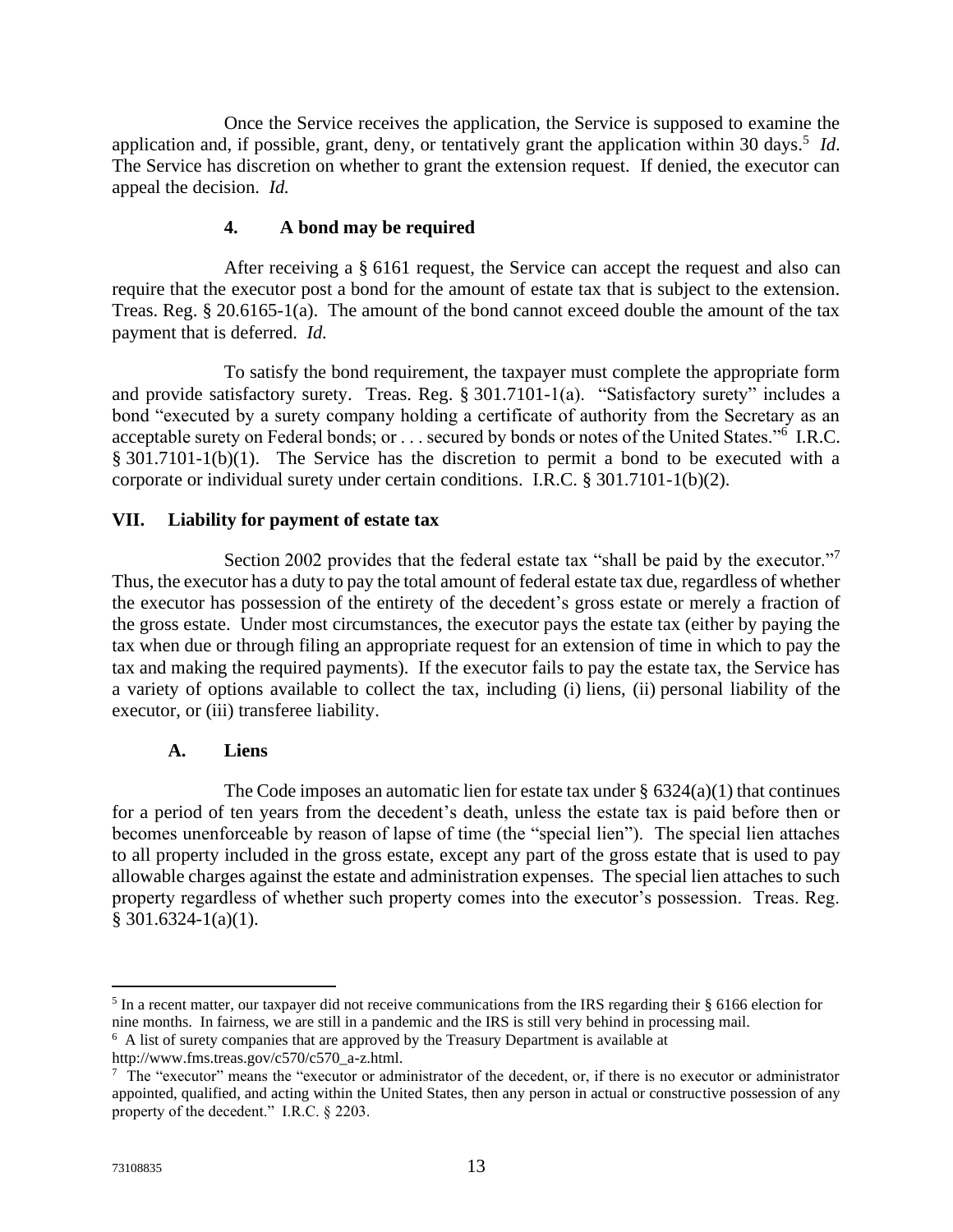An additional lien arises under § 6321 and applies when any person liable to pay any tax neglects or refuses to pay the tax after demand (the "general lien"). These two liens are cumulative. Treas. Reg. § 301.6324-1(d). The only difference between the two liens is that the general lien applies to "all property and rights to property, whether real or personal, belonging to such person" upon assessment and demand, while the special lien attaches only to the assets comprising "the gross estate" at the date of death.

In enforcing the special lien, the Service simply can levy under § 6331. In addition, under § 7403(a), the government may file a civil action in district court to enforce the lien of the United States.

### **B. An executor's personal liability**

<span id="page-16-0"></span>Generally, the executor's liability for estate tax is limited to the extent of the assets under the executor's control. However, if the executor pays a debt or makes a distribution while the estate is insolvent, the executor is personally liable for the unpaid estate tax to the extent of such payment. 31 U.S.C. § 3713; Treas. Reg. § 20.2002-1. To impose personal liability on an executor under 31 U.S.C. § 3713 (the "insolvency statute"), each of the following elements must be present:

- (1) The executor must make a payment of a debt or a distribution to a beneficiary.<sup>8</sup>
- (2) The payment must be made at a time when the estate is insolvent, or the payment must render the estate insolvent.<sup>9</sup>
- (3) The payment must be made at a time that a claim is owing to the government.
- (4) The executor must have notice that the claim is owing to the government at the time of making the payment.

*See*, *e.g.*, *United States v. Bartlett*, 89 A.F.T.R.2d 2002-1049 (2002); *United States v. Estate of Kime*, 950 F. Supp. 950 (D. Neb. 1996); *Allen v. Commissioner*, 78 T.C.M. (CCH) 828 (1999).

While the personal liability of the executor under the insolvency statute extends only to the extent of the payment made by the executor, the Service successfully has argued that the limitation in the insolvency statute does not eliminate the executor's liability for interest on such payment. *See*, *e.g.*, *Baptiste v. Commissioner*, 29 F.3d 1533, 1541-42 (11th Cir. 1994); *but* 

<sup>&</sup>lt;sup>8</sup> The government's priority under 31 U.S.C. § 3713 is subject to claims for funeral expenses, administrative expenses, and family allowance. Rev. Rul. 80-112, 1980-1 C.B. 306; *see also Estate of Frazier v. Commissioner*, 70 A.F.T.R.2d 92-6281 (1992); *United States v. Weisburn*, 48 F. Supp. 393 (E.D. Penn. 1943).

<sup>&</sup>lt;sup>9</sup> "Insolvency" for purposes of 31 U.S.C. § 3713 generally refers to "balance sheet insolvency," which occurs if the estate's liabilities exceed its assets. In determining insolvency of the estate, only assets in the possession of the executor should be considered. I.R.S. Priv. Ltr. Rul. 8843011 (Oct. 28, 1988). In other words, the properties of the Trust should not be considered, as such properties are not in the executor's possession.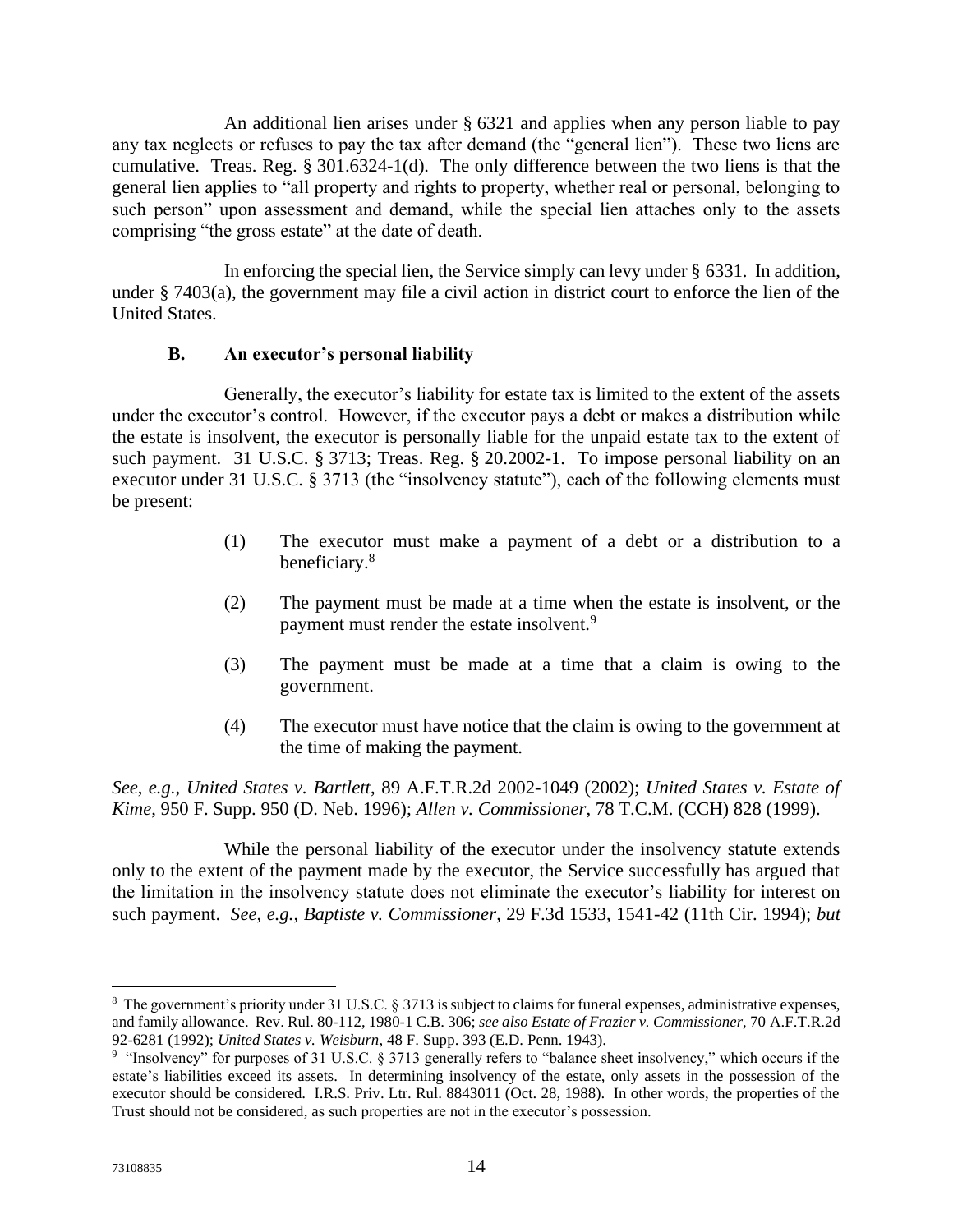*see Singleton v. Commissioner*, 71 T.C.M. (CCH) 3127 (1996) (holding that executor was not liable for interest beyond the amount paid out by executor).

The executor's liability under the insolvency statute may be assessed, paid, and collected as if it were a tax, even though 31 U.S.C. § 3713 is not within the Code. I.R.C.  $§ 6901(a)(1)(B)$ . However, the collection under § 6901 is alternative and not exclusive. Accordingly, the Service can assert personal liability under the insolvency statute either by assessing the executor under § 6901 or by instituting a separate action in U.S. District Court pursuant to  $\S$  7402(a).

# **C. Transferee liability**

<span id="page-17-0"></span>If the estate tax is not paid when due,  $\S$  6424(a)(2) imposes personal liability for the tax on "the spouse, transferee, trustee . . . , surviving tenant, person in possession of the property by reason of the exercise, nonexercise, or release of a power of appointment, or beneficiary" who receives, or has on the date of the decedent's death, property included in the gross estate under §§ 2034 through 2042, to the extent of the value of the property at the decedent's death. I.R.C. § 6424(a)(2). This liability, referred to as "transferee liability," extends to the *entire* unpaid estate tax and interest, not just the tax and interest attributable to the *particular* non-probate property interest.

Section 6424(a)(2) creates transferee liability and does not itself impose a lien on the property held by the transferee. (The lien on the property is created pursuant to  $\S$  6324(a)(1), discussed above.) Transferee liability is an independent liability created under federal law and is not dependent on state law.

The Service also may collect unpaid estate taxes from a transferee through the collection procedure established by § 6901. Section 6901 is a procedural statute and affords the Service with a summary procedure for enforcing an existing liability. It provides that a transferee is subject to the same assessment, payment, and collection procedures as apply to a transferor. I.R.C. § 6901(a).

# *Example:*

For the estate of Decedent Z, the effect of  $\S$  6424(a)(2) is that the Service can assert transferee liability against the trustees of the trust includible in the estate under § 2036 of the Code if the executor does not pay the estate tax when due (or does not obtain an extension of time in which to pay the estate tax).

# **D. Apportionment of estate tax**

<span id="page-17-1"></span>When the decedent's gross estate includes assets that are not actually held by the executor (*i.e.*, if a trust's assets are includible), there is a question relating to how the estate tax is apportioned. Both federal and state law come into play in this analysis. The analysis below assumes the decedent was a resident of Texas.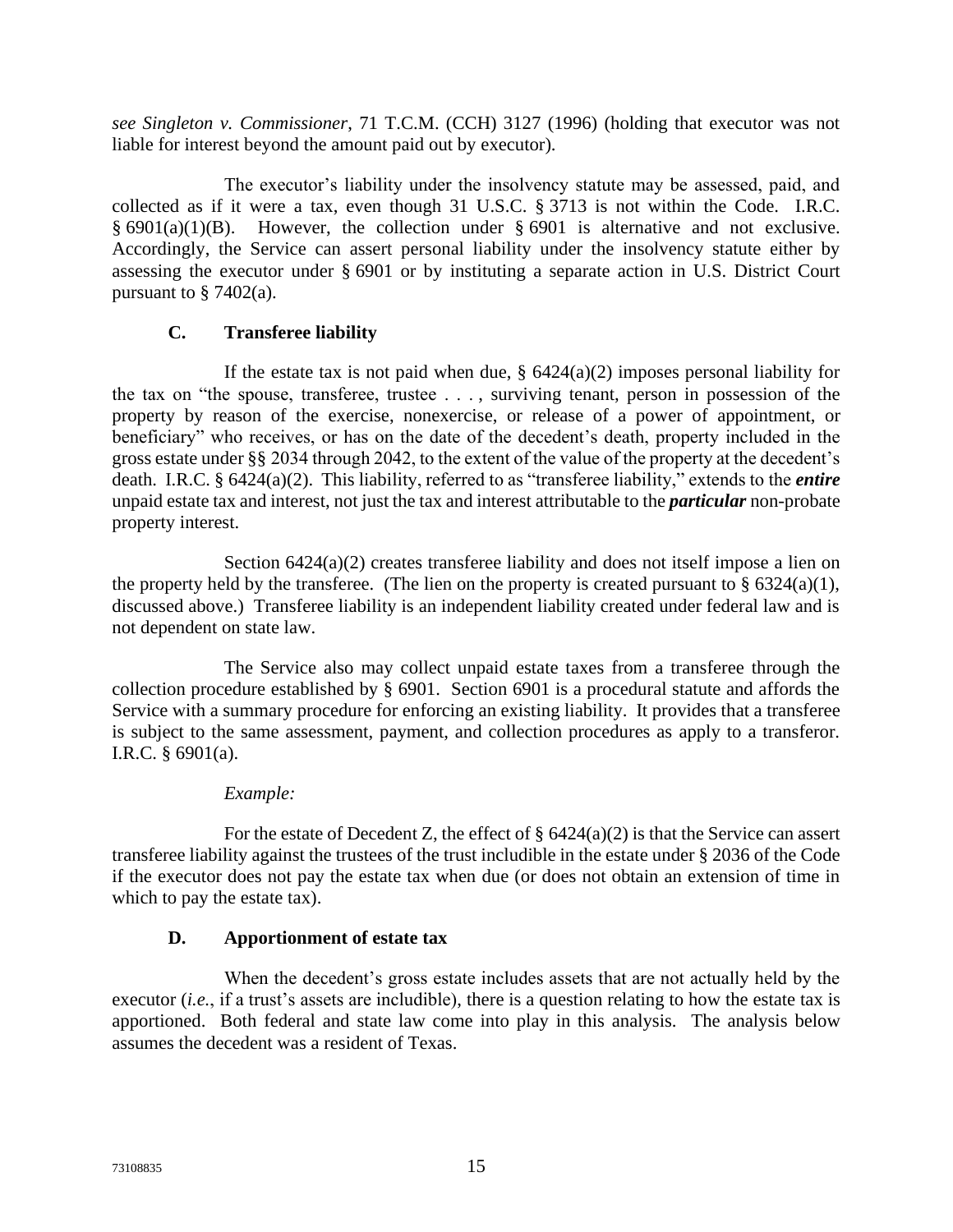# **1. Federal law**

As addressed above, while § 2002 places the duty to pay the federal estate tax on the executor, such duty does not determine who will bear the ultimate burden of the federal estate tax. There are five federal statutes that can impact the issue of who bears the burden of the federal estate tax:

- § 2205 (non-probate beneficiary may be entitled to reimbursement from the estate for taxes paid but otherwise apportioned to probate beneficiaries),
- § 2206 (executor may recover estate tax from the recipients of life insurance proceeds includible in the gross estate under § 2042),
- § 2207 (executor may recover estate tax from the recipients of power of appointment property includible in the gross estate under § 2041),
- § 2207A (executor may recover estate tax from QTIP marital trust property includible in the gross estate under § 2044), and
- § 2207B (executor may recover estate tax from the recipients of property includible in the gross estate under § 2036).

These materials primarily discuss § 2207B.

### **a. Section 2207B**

Section 2207B provides an executor with a right of reimbursement from a person receiving property that is included in the decedent's gross estate by reason of § 2036. Under § 2207B, the executor can recover the amount that bears the same ratio to the total tax that has been paid as the § 2036 property bears to the taxable estate, as well as interest and penalties attributable to such tax. I.R.C. §§ 2207B(a), (c).

#### *Example:*

As previously noted, the assets of a trust are includible in Decedent Z's gross estate by reason of § 2036. Let us further assume that the estate will receive a marital deduction and administration expense deductions such that the taxable estate consists entirely of the value of the property held in the trust. Thus, if § 2207B did apply, it would provide the executor with a right of reimbursement from the trustees of the trust for the full amount of the tax paid by the executor.

We have not seen any definitive tax case law or secondary sources that discuss the interplay between the apportionment of taxes and extensions of time to pay estate tax under § 6161, but at least one commentator has suggested that with respect to § 2207B (a federal reimbursement statute, not an apportionment statute) and deferred payments under § 6166 (extension of time for payment of estate tax where estate consists largely of interest in closely held business), an executor could recover estate tax and interest from the recipient of assets includible in the estate *after* the executor has paid such tax and interest. *See* A. JAMES CASNER AND JEFFREY N. PENNELL, ESTATE PLANNING 3131 (Barbara L. Post ed., CCH 2012).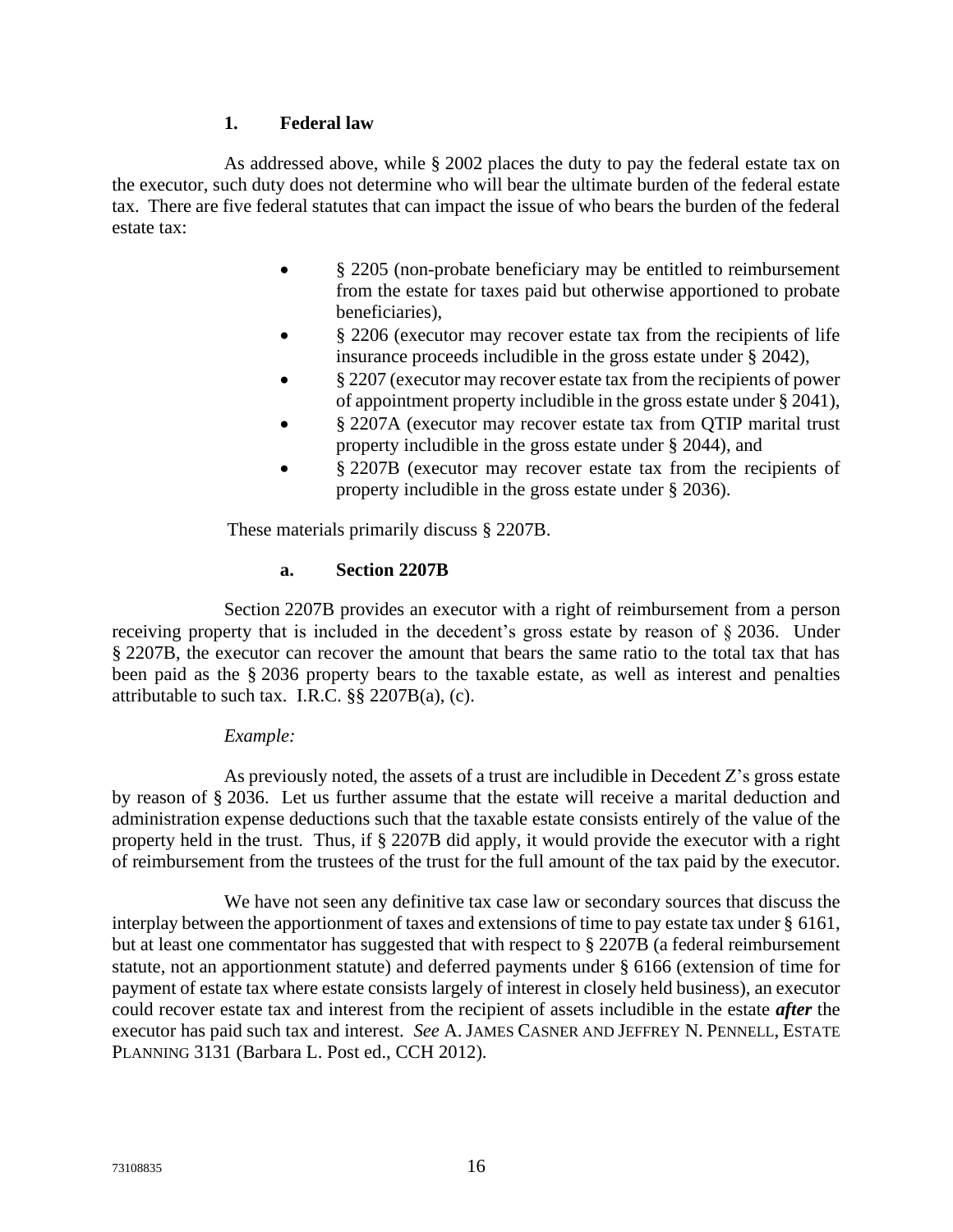#### **i. Waiver of federal law**

A decedent can waive the right of recovery under § 2207B in his will if he specifically indicates an intent to waive (i) the right of recovery under § 2207B or (ii) the right of recovery with respect to any property included in the gross estate of the decedent under § 2036. I.R.C. § 2207B(a)(2).

#### **ii. Effective date of § 2207B**

The effective date of § 2207B states that the statute only applies to properties *transferred after November 10, 1988*. This rule was highlighted in *Arzt v. Sacarese*, a lawsuit in which a decedent died holding interests in two irrevocable trusts (one created in 1935 and the other in 1970), both of which were included in the decedent's gross estate under § 2036. 36 F. Supp. 2d 653 (D. Del. 1999). The taxpayer in that case advanced several arguments under which the 1988 effective date would not preclude the application of § 2207B. *Id.* Each of the arguments revolved around the definition of "property transferred." *Id.* The taxpayer argued that "property transferred" referred to property transferred *at death* and that the § 2036 inclusion in the decedent's gross estate constituted a transfer at death for purposes of § 2207B. *Id.* The district court rejected the taxpayer's interpretation of the effective date of the statute and held that the effective date should be read literally. *Id.* Thus, the court reasoned that § 2207B does not apply to a transfer by the decedent to a trust on or before November 10, 1988. *Id.*

If a transfer to a trust was made prior to November 10, 1988, § 2207B may not provide the executor with a right of reimbursement from the trustees of the trust. However, § 2207B is not the executor's only recourse, as state law may have its own set of tax apportionment rules (and Texas is one state that does).

#### **2. Texas law**

Under Texas law, "[a] representative shall charge each person interested in the estate a portion of the total estate tax assessed against the estate." Texas Estates Code § 124.005(a). A "'person interested in the estate' means a person, or a fiduciary on behalf of that person, who is entitled to receive or who has received, from a decedent or because of the death of the decedent, property included in the decedent's estate for purposes of the estate tax." *Id.*  § 124.001(5). The portion charged to each such person "must represent the same ratio as the taxable value of that person's interest in the estate included in determining the amount of the tax bears to the total taxable value of all interests of all persons interested in the estate included in determining the amount of the tax." *Id.* § 124.005(a).

Texas law states that "[i]f the date for the payment of any portion of an estate tax is extended, the amount of the extended tax shall be apportioned to the persons who receive the specific property that gives rise to the extension and those persons are entitled to the benefits and shall bear the burdens of the extension." *Id.* § 124.010(a). Specifically, "interest on an extension of estate tax . . . shall be apportioned equitably to reflect the benefits and burdens of the extension." *Id.* § 124.010(c). If interest or penalties are assessed against an estate, such interest or penalties are apportioned in the same manner as provided in § 124.005(a). *Id*. § 124.011. However, if, on application by any person interested in the estate, the probate court determines that the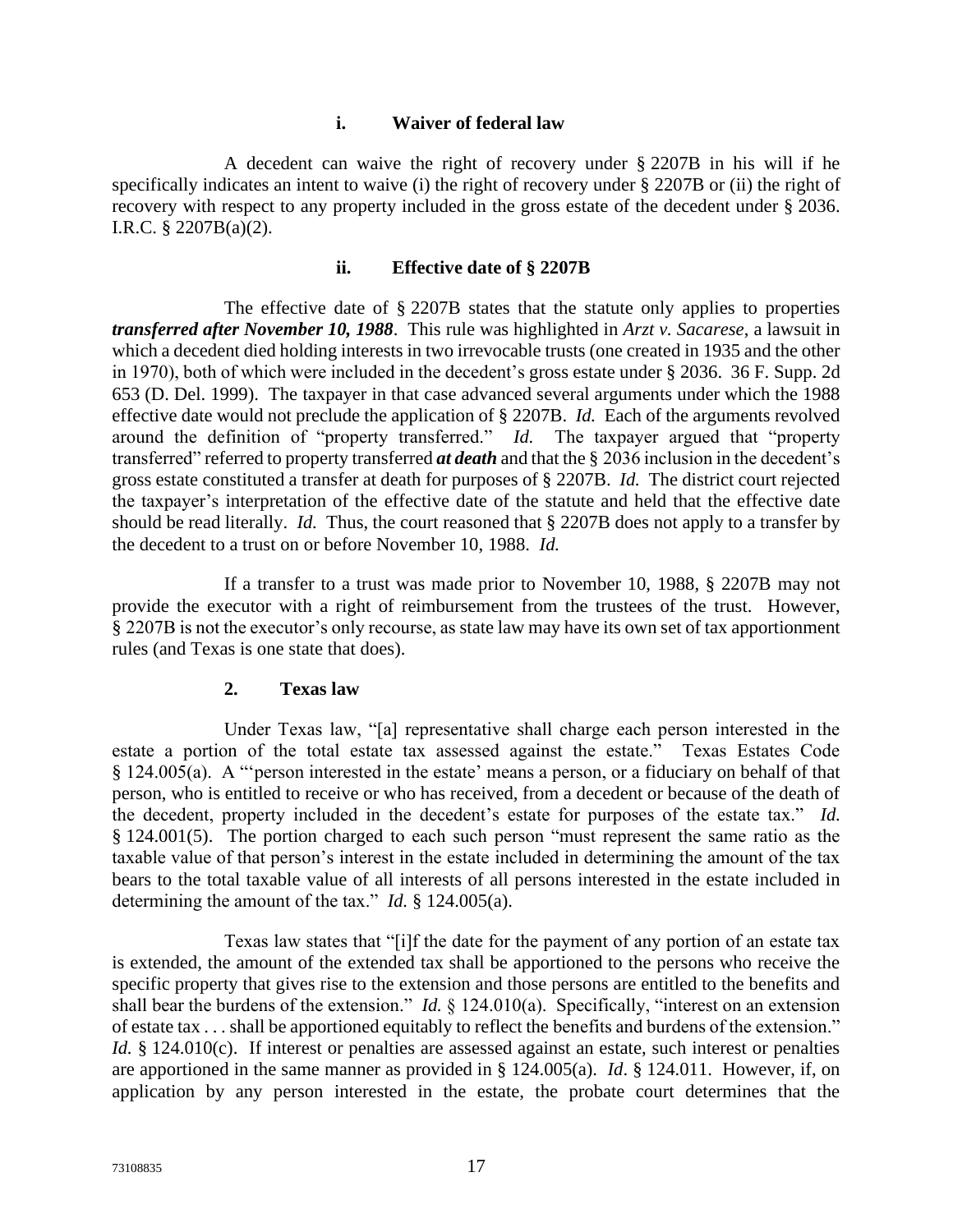apportionment is not equitable or the assessment of penalties and interest was caused by a breach of fiduciary duty, then the probate court may "charge the [executor] with the amount of the interest and penalties assessed attributable to the [executor's] conduct." *Id.* §§ 124.011(a), (c).

If the property includible in the estate does not come into the possession of the executor (*e.g.*, non-probate property held in trust), the executor "shall recover from each person interested in the estate the amount of the estate tax apportioned to such person under [Texas law]." *Id.* § 124.014. However, if the executor cannot collect the estate tax apportioned to a person interested in the estate, the executor must apportion the uncollected estate tax among the remaining persons interested in the estate who are subject to apportionment; in that scenario, those who pay any portion of the estate tax have a right of reimbursement from the person who failed to pay the tax. *Id.* §§ 124.015(b), (c). Either the executor or the person who is charged with or pays the apportioned amount (by an assignment from the executor) can enforce the reimbursement right. *Id*. § 124.015(c). An executor who is required to recover unpaid amounts of estate tax under the above provisions is not required to initiate an action to recover unpaid amounts of estate tax apportioned to persons interested in the estate until the expiration of the 90th day after the date of the final determination by the Service of the amount of the estate tax. *Id*. § 124.016(a).

A decedent may waive or alter the Texas statutory rules by a specific provision in

his will.

### *Example:*

Decedent Z's will is reasonably consistent with the default Texas approach, expressly referring to the residuary estate not being "charged" with any tax under § 2036 and also referring to the executor's right to "recover" the tax from the trust. Under the plain language of the statute it appears that "recover" refers to a right to demand payment prior to the tax becoming due and is different from a "right of reimbursement."<sup>10</sup>

Therefore, under Texas law and the facts stated above (the only taxable portion of the gross estate is the property of the trust), the executor appears to be entitled to recover from the trustees of the trust the entire estate tax owed by the estate. Additionally, the executor appears to be entitled to recover from the trustees of the trust any interest incurred pursuant to an extension of payment of tax under § 6161. If the trustees cannot or do not pay, then the executor likely would be required to apply the liquid assets of the estate toward paying the estate tax to the Service (pursuant to § 2002) and pursue her cause of action under Texas law against the trustees of the trust to be reimbursed for the estate tax paid. *Id.* § 124.015.

<sup>&</sup>lt;sup>10</sup> Texas Estates Code § 124.015(a) discusses the executor's duty to "recover" the unpaid amount of estate tax apportioned to a person under Texas law, while § 124.015(c) states that anyone who pays another person's portion of the estate tax has a "right of reimbursement" from the person who failed to pay the tax.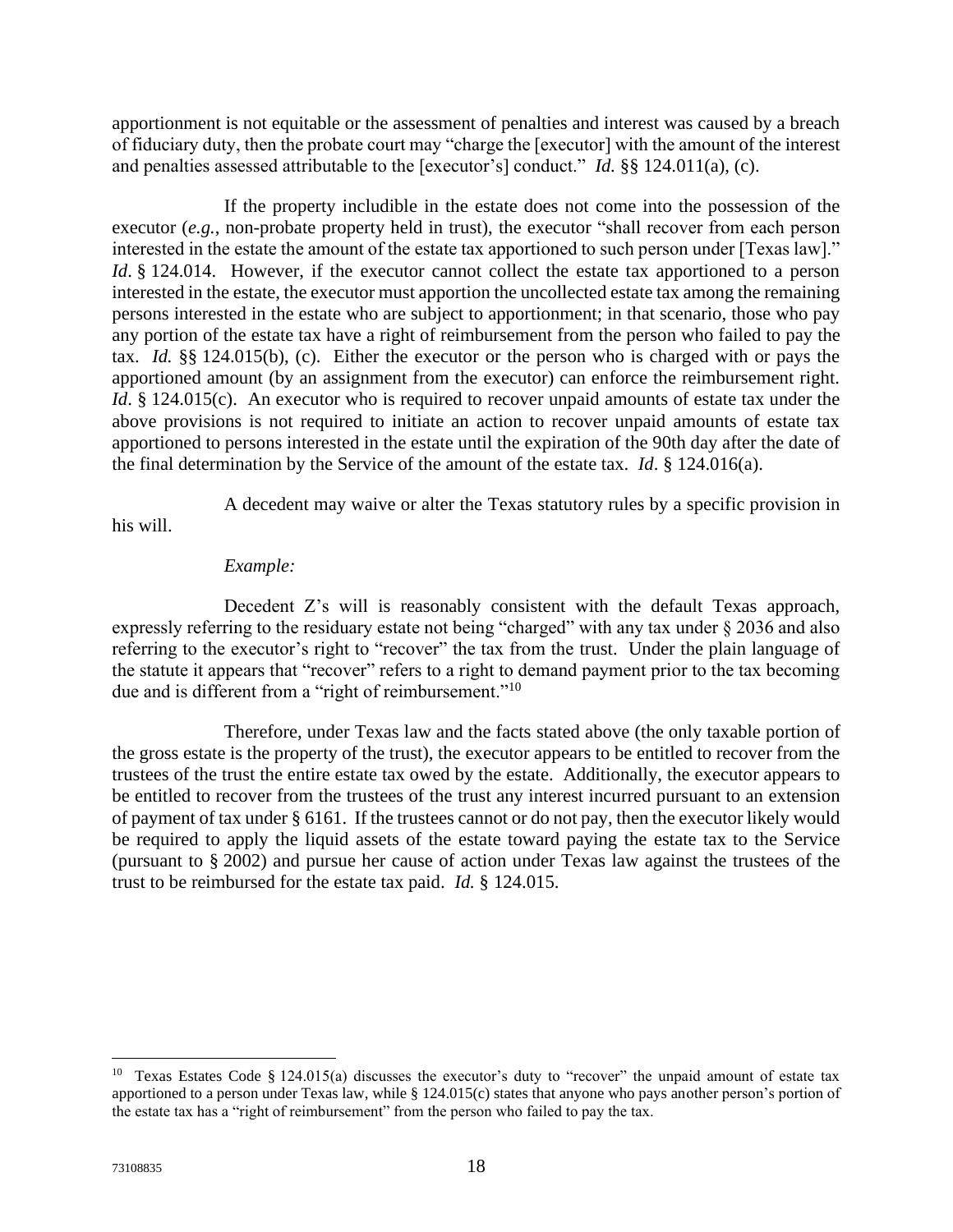# <span id="page-21-0"></span>**APPENDIX A - FORM 4768**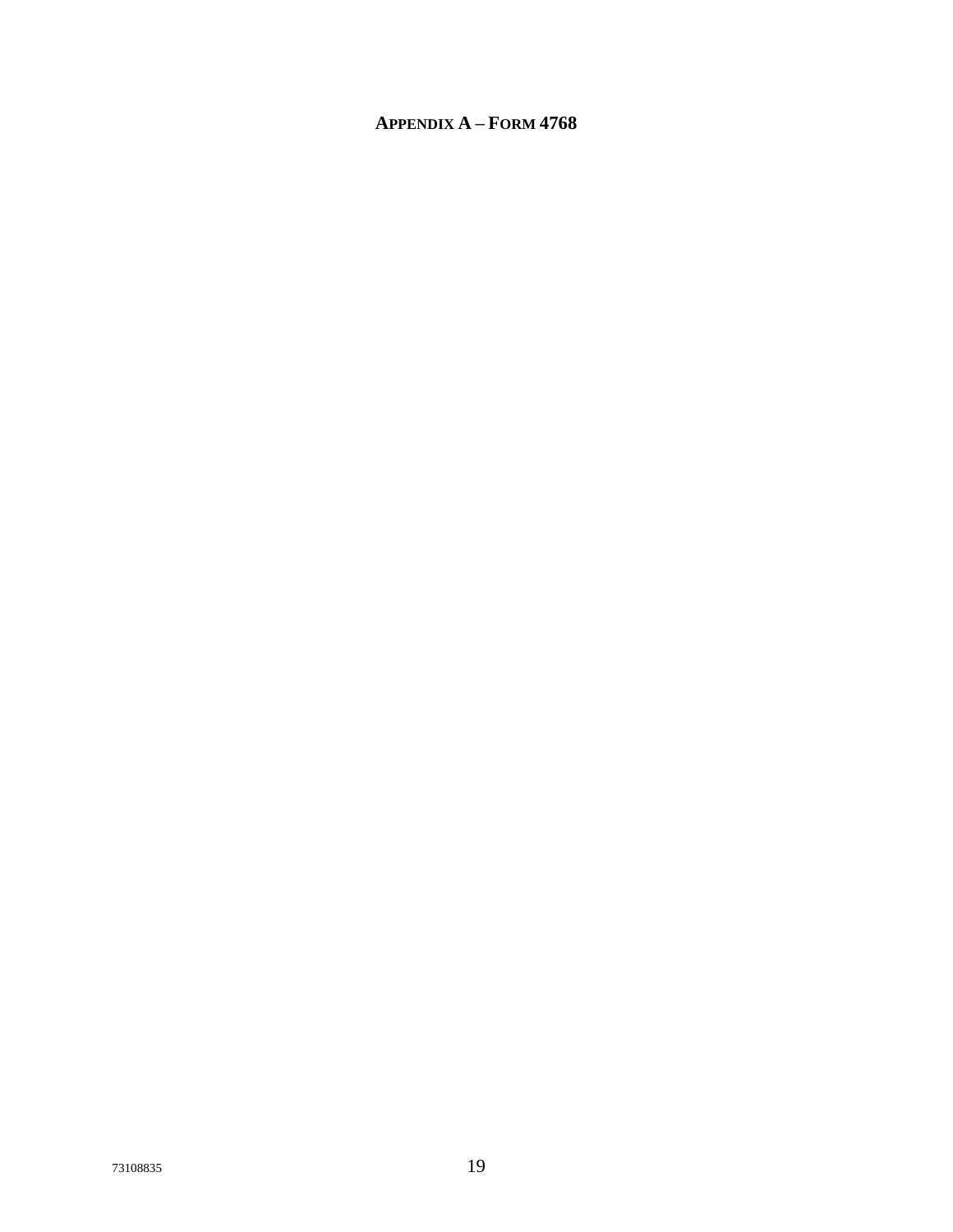Application for Extension of Time To File a Return and/or

Form 4768 (Rev. February 2020) Department of the Treasury

Pay U.S. Estate (and Generation-Skipping Transfer) Taxes | ONB No. 1545-0181

| ---------------------<br>Department of the Treasury<br>Internal Revenue Service                                | > Go to www.irs.gov/Form4768 for instructions and the latest information. |                                                                                                     |                                                                                       |  |  |  |
|----------------------------------------------------------------------------------------------------------------|---------------------------------------------------------------------------|-----------------------------------------------------------------------------------------------------|---------------------------------------------------------------------------------------|--|--|--|
| Part I<br>Identification                                                                                       |                                                                           |                                                                                                     |                                                                                       |  |  |  |
| Decedent's first name and middle initial<br>TA 1999 HANDY BACK MOTOR (STATISTICS)                              |                                                                           | Decedent's last name.                                                                               | Date of death<br><u>talisme (mata</u>                                                 |  |  |  |
| Name of executor<br>[일본] 아이들은 삼 개의 사람이 없다                                                                      |                                                                           | Name of application filer (if other than the executor)                                              | Decedent's social security number                                                     |  |  |  |
| Address of executor inumber, street, and room or suite no.)<br>사진 사람은 사람들은 아이들이 일을 받았던 것이 아닌 것들은 아이의 아이들이 있었다. |                                                                           |                                                                                                     | Estate tax return due date                                                            |  |  |  |
| City, state, and ZP code:                                                                                      |                                                                           | Domicile of decedent (county, state, and ZP code)<br>아버지는 아이들이 아이에 가지고 있었다. 이 사람 사람은 사람들에게 정말 나 있다. | Daytime telephone number of executor<br>오늘 아이는 사람이 어려운 일을 보이는 것이 아이들이 아이를 보이는 것이 없었다. |  |  |  |
| Part II                                                                                                        |                                                                           | Extension of Time To File Form 706, 706-A, 706-NA, or 706-QDT (Section 6081)                        |                                                                                       |  |  |  |

Form for which extension of time to file is being requested:

Form 706 Form 706-A Form 706-NA

**Automatic Extension** 

Form 706-QDT

□ Check here if you are applying for an automatic 6-month extension of time to file, and the time for filing has not passed.

#### Extension For Cause/Form 4768 Not Filed In Time For Automatic Extension

□ Check here if you are applying for an extension of time to file, based on good and sufficient cause, and the time for filing has passed Also you must attach a statement explaining in detail why a request for automatic extension was not timely made, why it was impossible or impractical to file the return by the due date, and the specific reasons why you have good and sufficient cause for not requesting the automatic extension. If granted, the 6-month extension for cause runs from the origi

|          | <b>Additional Extension</b>                                                                                                                                                                                                                                                                                                                                                                         |                           |                                |
|----------|-----------------------------------------------------------------------------------------------------------------------------------------------------------------------------------------------------------------------------------------------------------------------------------------------------------------------------------------------------------------------------------------------------|---------------------------|--------------------------------|
|          | Check here if you are an executor out of the country applying for an extension of time beyond the<br>6-month automatic extension to file. Also you must attach a statement explaining in detail why it<br>was impossible or impractical to file the return by the due date. See instructions.                                                                                                       |                           | Enter extension date requested |
| Part III | Extension of Time To Pay (Section 6161)                                                                                                                                                                                                                                                                                                                                                             |                           |                                |
|          | You must attach your written statement to explain in detail why it is impossible or impractical to<br>pay the full amount of the estate (or GST) tax by the return due date. If the taxes cannot be determined<br>because the size of the gross estate is unascertainable, check here <b>&gt;</b> and enter "-0-" or other<br>appropriate amount on Part IV, Ine 3. You must attach an explanation. | (Not more than 12 months) | Enter extension date requested |
|          | . If this request is for the tax that will be or was due with the filing of the return, check here<br>. If this request is for the tax that will be due as a result of an amended or supplemental return, check here                                                                                                                                                                                |                           | <b>B</b><br>ш                  |
|          | . If this request is for additional tax due as a result of an examination of your return, check here                                                                                                                                                                                                                                                                                                |                           | C.                             |
|          | . If this request is for a section 6166 installment payment, check here                                                                                                                                                                                                                                                                                                                             |                           |                                |
| Part IV  | Payment To Accompany Extension Request                                                                                                                                                                                                                                                                                                                                                              |                           |                                |
|          | Amount of estate and GST taxes estimated to be due                                                                                                                                                                                                                                                                                                                                                  |                           |                                |
| 2        | Amount of cash shortage (complete Part III)                                                                                                                                                                                                                                                                                                                                                         | 2                         |                                |
| з        | Balance due (subtract line 2 from line 1) (see instructions)                                                                                                                                                                                                                                                                                                                                        | 3                         |                                |
|          | <b>Signature and Verification</b>                                                                                                                                                                                                                                                                                                                                                                   |                           |                                |

If filed by executor-Under penalties of perjury, I declare that I am an executor of the estate of the above-named decedent and that to the best of my knowledge and belief, the statements made herein and attached are true and correct.

|                                                                    | Mail to: | Filer's signature (other than the executor)<br>7940 Kentucky Drive, Florence, KY 41042-2915                                                                               | Internal Revenue Service Center, Attn: Estate & Gift, Stop 824G                                                      | Date                                                                                                                                                 |
|--------------------------------------------------------------------|----------|---------------------------------------------------------------------------------------------------------------------------------------------------------------------------|----------------------------------------------------------------------------------------------------------------------|------------------------------------------------------------------------------------------------------------------------------------------------------|
|                                                                    |          |                                                                                                                                                                           |                                                                                                                      |                                                                                                                                                      |
|                                                                    |          |                                                                                                                                                                           |                                                                                                                      |                                                                                                                                                      |
| A person enrolled to practice before the Internal Revenue Service. |          | A member in good standing of the bar of the highest court of (specify jurisdiction)<br>A certified public accountant duly qualified to practice in (specify jurisdiction) | A duly authorized agent holding a power of attorney. (The power of attorney need not be submitted unless requested.) | made herein and attached are true and correct, that I am authorized by an executor to file this application, and that I am (check applicable boxes). |
|                                                                    |          |                                                                                                                                                                           |                                                                                                                      | If filed by someone other than the executor-Under penalties of perjury. I declare that to the best of my knowledge and belief, the statements        |
|                                                                    |          |                                                                                                                                                                           | Title                                                                                                                | <b>Elate</b>                                                                                                                                         |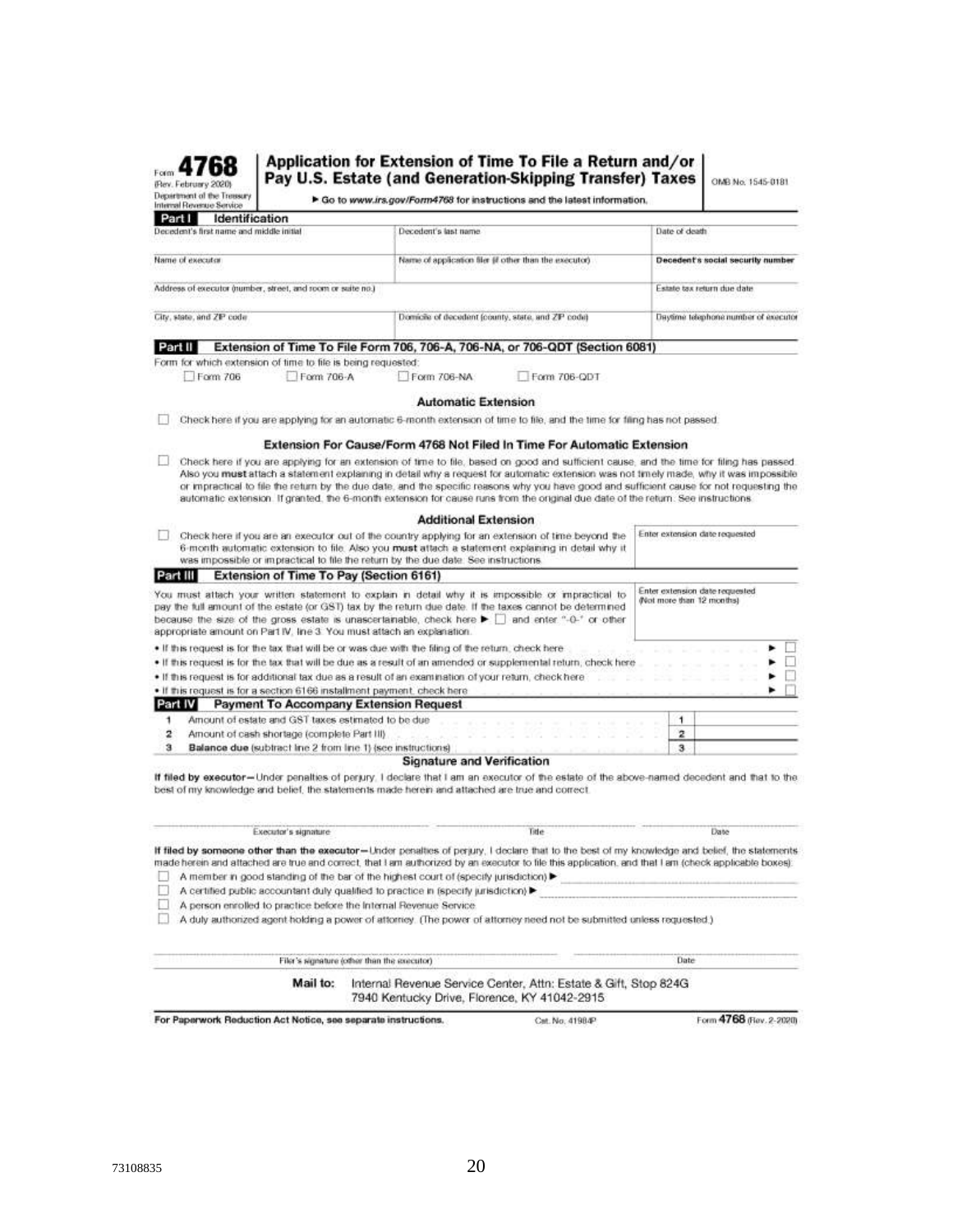# <span id="page-23-0"></span>**APPENDIX B - FORM 4422**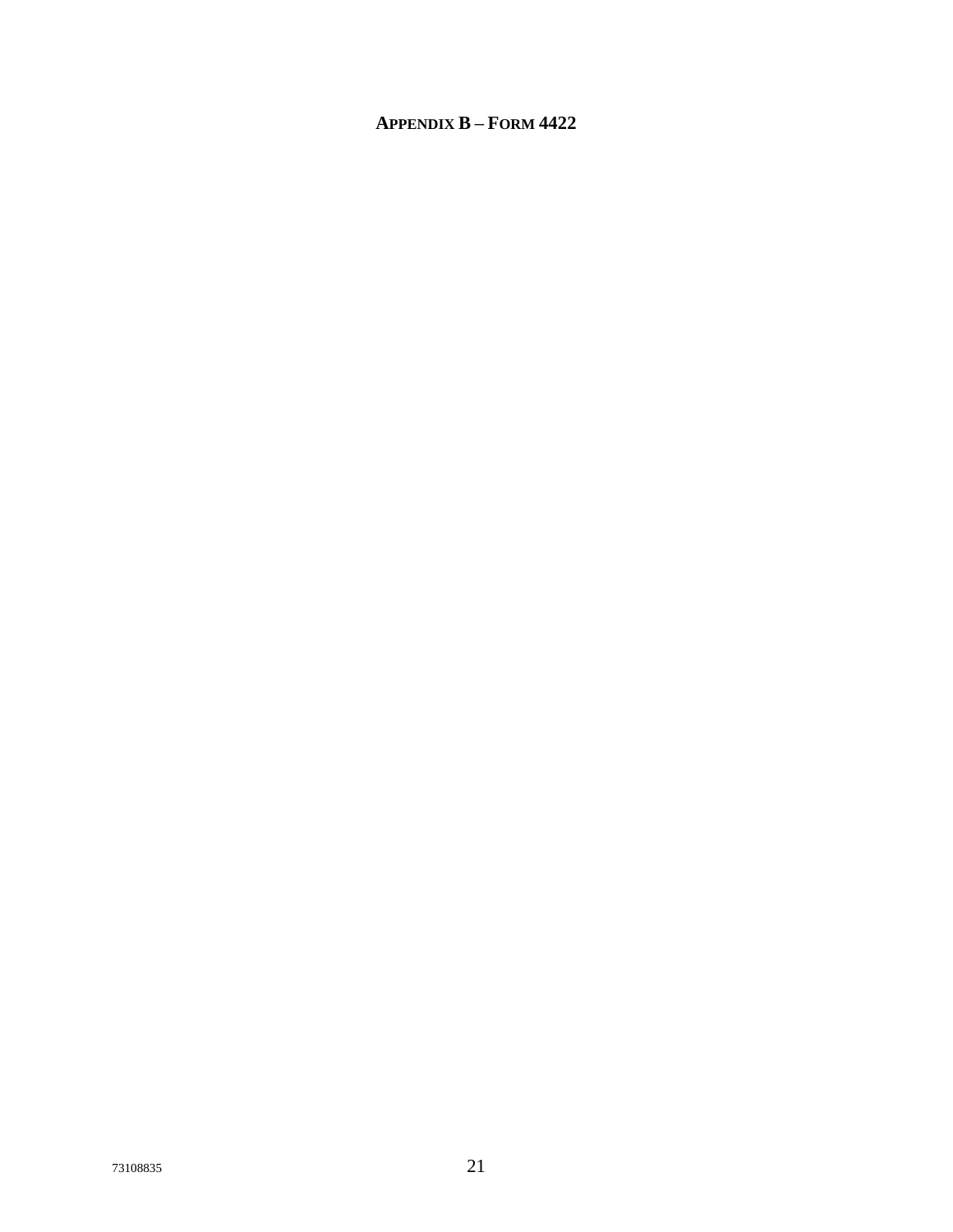| Form 4422<br>(February 2018)                                                                                                                                                                                               |                            |                       | Department of the Treasury-Internal Revenue Service<br><b>Application for Certificate Discharging Property</b><br><b>Subject to Estate Tax Lien</b> |                                                                  |                                       | OMB Number<br>1545-0328                                                                                                                                                                                                               |  |
|----------------------------------------------------------------------------------------------------------------------------------------------------------------------------------------------------------------------------|----------------------------|-----------------------|-----------------------------------------------------------------------------------------------------------------------------------------------------|------------------------------------------------------------------|---------------------------------------|---------------------------------------------------------------------------------------------------------------------------------------------------------------------------------------------------------------------------------------|--|
| Name of decedent (last name, first name, middle initial)                                                                                                                                                                   |                            |                       | Decedent's Social Security Number (SSN)                                                                                                             |                                                                  |                                       | Date of death                                                                                                                                                                                                                         |  |
| Decedent's legal residence at time of death                                                                                                                                                                                |                            |                       |                                                                                                                                                     |                                                                  |                                       | Estate's Employer<br>Identification Number (EIN)                                                                                                                                                                                      |  |
| As provided by Internal Revenue Code § 6325(c), I apply for a certificate discharging property subject to an estate tax lien. This<br>property belongs to, or forms part of, the gross estate of the decedent named above. |                            |                       |                                                                                                                                                     |                                                                  |                                       |                                                                                                                                                                                                                                       |  |
| tax due                                                                                                                                                                                                                    |                            |                       | If Form 706 has not been filed, provide estimate of   If Form 706 has been filed, provide date<br>return<br>\$.                                     |                                                                  |                                       | Amount of tax paid with filed or unfiled                                                                                                                                                                                              |  |
| \$                                                                                                                                                                                                                         |                            |                       |                                                                                                                                                     |                                                                  |                                       | Give the gross estate values and deductions as reported on Form 706. If Form 706 has not been filed, show approximate amounts.                                                                                                        |  |
|                                                                                                                                                                                                                            | <b>Gross Estate Values</b> |                       |                                                                                                                                                     |                                                                  |                                       | Gross Estate Values (continued)                                                                                                                                                                                                       |  |
| Real estate                                                                                                                                                                                                                | \$                         |                       |                                                                                                                                                     | All other property                                               |                                       |                                                                                                                                                                                                                                       |  |
| Stocks and bonds                                                                                                                                                                                                           |                            |                       |                                                                                                                                                     | Gifts that will be reported or have<br>been reported on Form 709 |                                       | \$                                                                                                                                                                                                                                    |  |
| Mortgages, notes, and cash                                                                                                                                                                                                 |                            |                       |                                                                                                                                                     | <b>Total Gross Estate</b>                                        |                                       | s                                                                                                                                                                                                                                     |  |
| Insurance on decedent's life                                                                                                                                                                                               |                            |                       |                                                                                                                                                     |                                                                  | <b>Deductions</b>                     |                                                                                                                                                                                                                                       |  |
| Jointly owned property                                                                                                                                                                                                     |                            |                       |                                                                                                                                                     | Funeral and administrative<br>expenses                           |                                       | \$.                                                                                                                                                                                                                                   |  |
| Transfers during decedent's life                                                                                                                                                                                           |                            |                       |                                                                                                                                                     | Debts of decedent                                                |                                       |                                                                                                                                                                                                                                       |  |
| Powers of appointment                                                                                                                                                                                                      |                            |                       |                                                                                                                                                     | Marital deduction                                                |                                       |                                                                                                                                                                                                                                       |  |
| Annuities                                                                                                                                                                                                                  |                            |                       |                                                                                                                                                     | Other deductions                                                 |                                       |                                                                                                                                                                                                                                       |  |
|                                                                                                                                                                                                                            |                            |                       |                                                                                                                                                     | Charitable gifts and bequests                                    |                                       |                                                                                                                                                                                                                                       |  |
|                                                                                                                                                                                                                            |                            |                       |                                                                                                                                                     |                                                                  | <b>Total Deductions</b>               | s.                                                                                                                                                                                                                                    |  |
| If property is to be sold, transferred, or mortgaged, complete the following and see additional instructions below.                                                                                                        |                            |                       |                                                                                                                                                     |                                                                  |                                       |                                                                                                                                                                                                                                       |  |
| a. Election made to value certain farm and<br>business real property as provided by<br>IRC § 2032A<br>Yes<br>No                                                                                                            |                            | of estate taxes<br>No | b. Request granted or will be<br>requested to defer payment.<br>Yes (Complete line c.)                                                              | box).<br>6161                                                    | 6163<br>Amount paid with Form 4768 \$ | c. Payment deferred as provided by IRC § ("x" applicable<br>6166                                                                                                                                                                      |  |
| Name and address of the purchaser, transferee, or mortgagee                                                                                                                                                                |                            |                       |                                                                                                                                                     |                                                                  |                                       | Relationship to applicant and decedent                                                                                                                                                                                                |  |
|                                                                                                                                                                                                                            |                            |                       |                                                                                                                                                     | \$                                                               |                                       | Consideration paid or to be paid                                                                                                                                                                                                      |  |
|                                                                                                                                                                                                                            |                            |                       |                                                                                                                                                     |                                                                  |                                       | Under penalties of perjury, I declare that I have examined this application, including accompanying schedules,<br>exhibits, affidavits and statements, and to the best of my knowledge and belief, it is true, correct, and complete. |  |
| <b>Applicant</b><br>Sign here                                                                                                                                                                                              | Signature                  |                       |                                                                                                                                                     |                                                                  |                                       | Date signed                                                                                                                                                                                                                           |  |
| Signature<br>Attorney for<br>Applicant Sign here                                                                                                                                                                           |                            |                       |                                                                                                                                                     | Date signed                                                      |                                       |                                                                                                                                                                                                                                       |  |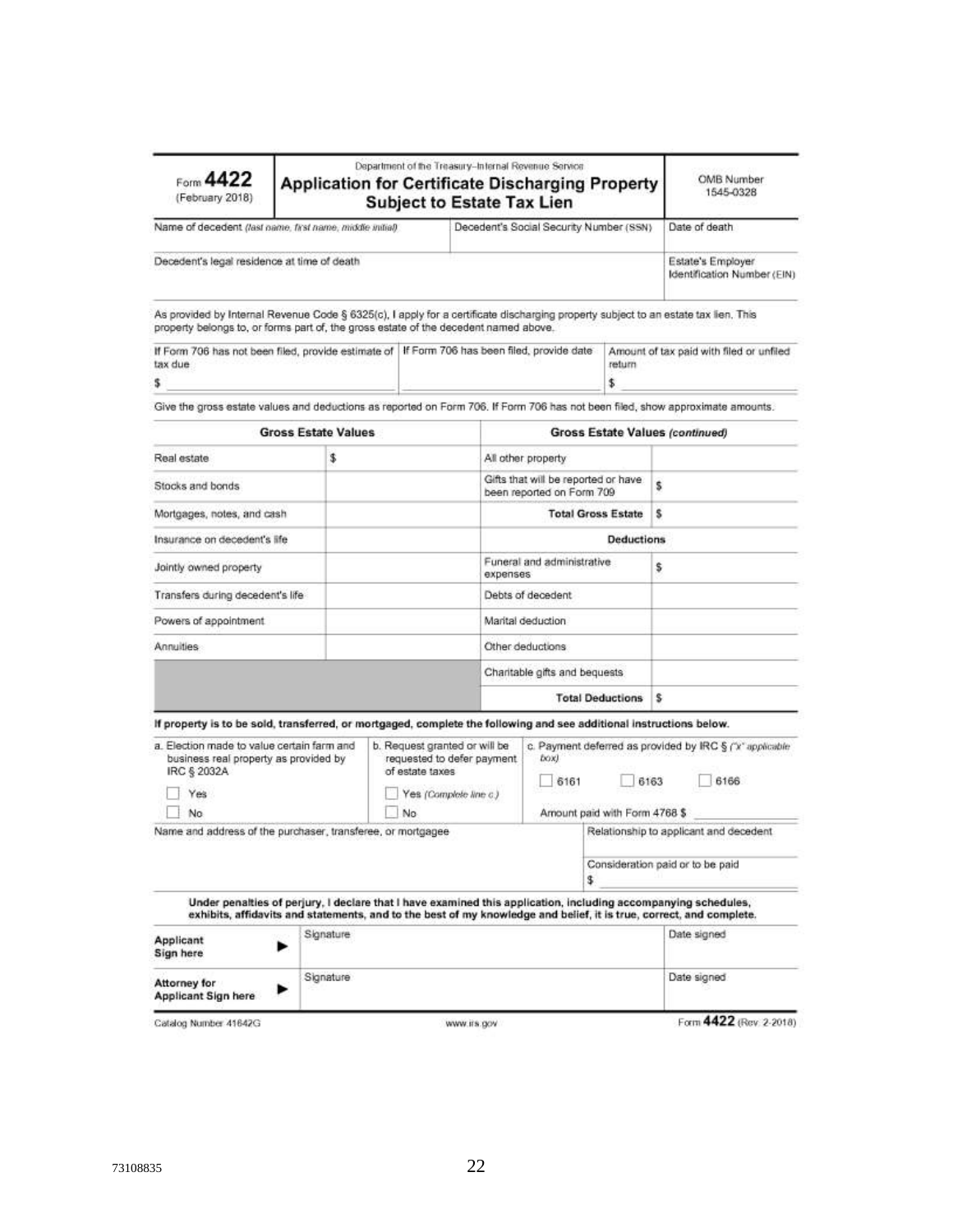| Name and address of applicant                                                    |                           | Name and address of attorney for applicant |                                        |
|----------------------------------------------------------------------------------|---------------------------|--------------------------------------------|----------------------------------------|
| Relationship of applicant to estate<br>(Executor, Administrator, or other title) | Phone number of applicant |                                            | Phone number of attorney for applicant |
| Physical address of the property being sold                                      |                           |                                            | Fax number of attorney for applicant   |
| Title or Escrow Company used for settlement                                      | Contact name              |                                            | Phone number of contact                |

#### **Instructions for Completing Form 4422,** Application for Certificate Discharging Property Subject to Estate Tax Lien

1. If property included in the gross estate is sold, the executor must request a discharge of the specified property from any applicable estate tax lien.

Submit your application at least 45 days before the transaction date the certificate of discharge is needed. Doing so will allow sufficient time for review, determination, notification and the furnishing of any applicable documents by the transaction date. If you have any questions, contact the Advisory Estate Tax Lien Group at (408) 283-2062, this is not a toll free number.

2. Attach a statement giving your reasons for applying for this certificate.

NOTE: If we have issued any other discharges on this estate, please include the dates and the amounts.

- 3. Attach a description of the property for which you want a certificate of discharge. Show the value of the property and the basis of the valuation. If the property consists of real estate, attach a separate legal description, the physical address of property being sold and a preliminary title report for each parcel.
- 4. To facilitate timely processing of the application, attach any of the following documents that apply:
	- Short form of letters testamentary,
	- Copy of will,
	- Copy of sale contract and closing statement (or proposed closing statement),
	- Copy of the current title report and appraisal,
	- Copy of the Form 706
	- . If return is not filed a draft of Form 706, and/or a copy of the inventory and appraisement reflecting all assets of the estate.
	- · Form 4768, Application for Extension of Time to File a return and/or Pay U.S. Estate (and Generation-**Skipping Transfer) Taxes**
- 5. Submit a Form 8821, Tax Information Authorization. Completing this form gives the Internal Revenue Service the authority to contact individuals or companies, if necessary, when determining if the discharge is appropriate.
- 6. Provide the name, address, telephone and fax number of the closing attorney or representative of the settlement company.
- 7. The Internal Revenue Service may request that you furnish additional information and will have your application investigated to determine whether to issue the certificate. You will be informed of the outcome.

Catalog Number 41642G

www.irs.gov

Form 4422 (Rev. 2-2018)